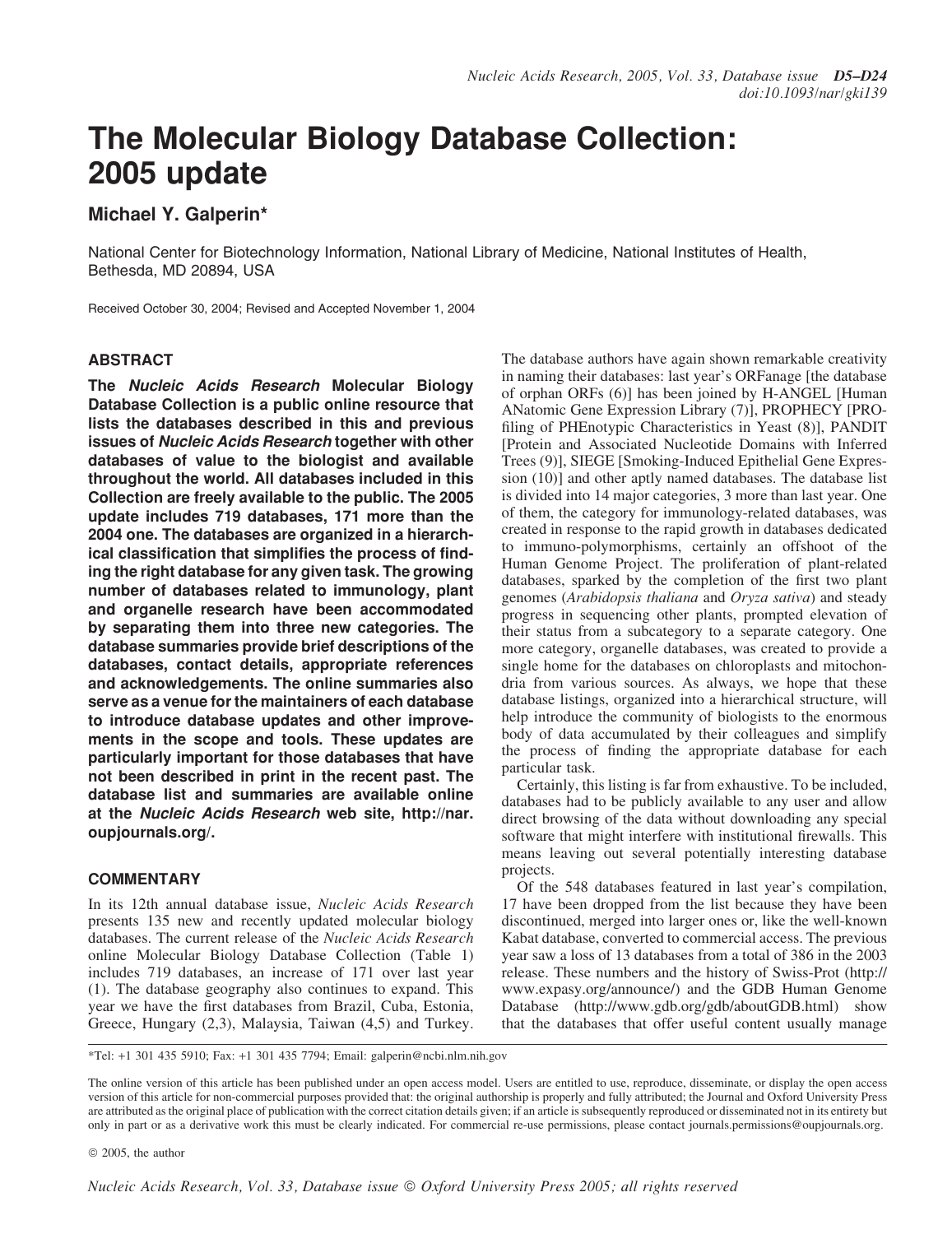|                            | Table 1. Molecular Biology Database Collection <sup>ª</sup>                                                                                                                                   |                                                                                                                                        |                                                                                                            |
|----------------------------|-----------------------------------------------------------------------------------------------------------------------------------------------------------------------------------------------|----------------------------------------------------------------------------------------------------------------------------------------|------------------------------------------------------------------------------------------------------------|
| $\mathrm{No}^{\mathrm{b}}$ | Database name                                                                                                                                                                                 | <b>Vor</b> description<br>Full name and                                                                                                | B                                                                                                          |
| $-25$                      | 1.1. International Nucleotide Sequence Database Collaboration<br>EMBL Nucleotide Sequence Database<br>1. Nucleotide Sequence Databases<br>DDBJ-DNA Data Bank of Japan<br>GenBank <sup>®</sup> | All known nucleotide and protein sequences<br>All known nucleotide and protein sequences<br>All known nucleotide and protein sequences | http://www.ncbi.nlm.nih.gov/Entrez<br>http://www.ebi.ac.uk/embl.html<br>http://www.ddbj.nig.ac.jp          |
|                            | 1.2. DNA sequences: genes, motifs and regulatory sites<br>1.2.1. Coding and coding DNA                                                                                                        |                                                                                                                                        |                                                                                                            |
| $30\,$<br>403              | <b>ACLAME</b><br>CUTG                                                                                                                                                                         | A classification of genetic mobile elements                                                                                            | http://aclame.ulb.ac.be/                                                                                   |
| 480                        | Genetic Codes                                                                                                                                                                                 | in various organisms and organelles<br>tabulated from GenBank<br>Genetic codes<br>Codon usage                                          | http://www.ncbi.nlm.nih.gov/Taxonomy/Utils/wprintgc.cgi<br>http://www.kazusa.or.jp/codon/                  |
| 668                        | Entrez Gene                                                                                                                                                                                   | Gene-centered information at NCBI                                                                                                      | http://www.ncbi.nlm.nih.gov/entrez/query.fcgi?db=gene                                                      |
| 495<br>687                 | Hoppsigen<br>HERVd                                                                                                                                                                            | Human and mouse homologous processed pseudogenes<br>Human endogenous retrovirus database                                               | http://pbil.univ-lyon1.fr/databases/hoppsigen.html<br>http://herv.img.cas.cz                               |
| 294<br>512                 | Imprinted Gene Catalogue                                                                                                                                                                      | Imprinted genes and parent-of-origin effects in animals                                                                                | http://www.otago.ac.nz/IGC                                                                                 |
|                            | Islander<br>MICdb                                                                                                                                                                             | Pathogenicity islands and prophages in bacterial genomes<br>Prokaryotic microsatellites                                                | http://www.indiana.edu/~islander<br>http://www.cdfd.org.in/micas                                           |
| 343<br>707                 | <b>NPRD</b>                                                                                                                                                                                   | Nucleosome positioning region database                                                                                                 | http://srs6.bionet.nsc.ru/srs6/                                                                            |
| 5<br>$47$                  | <b>TIGR</b> Gene Indices<br><b>STRBase</b>                                                                                                                                                    | Organism-specific databases of EST and gene sequences<br>Short tandem DNA repeats database                                             | http://www.cstl.nist.gov/div831/strbase/<br>http://www.tigr.org/tdb/tgi.shtml                              |
| $48$                       | Transterm                                                                                                                                                                                     | Codon usage, start and stop signals                                                                                                    | http://uther.otago.ac.nz/Transterm.html                                                                    |
| $\circ$                    | UniGene                                                                                                                                                                                       | Non-redundant set of eukaryotic gene-oriented clusters                                                                                 | http://www.ncbi.nlm.nih.gov/UniGene/                                                                       |
| 320                        | UniVec                                                                                                                                                                                        | Vector sequences, adapters, linkers and primers used in DNA cloning, can<br>be used to check for vector contamination                  | http://www.ncbi.nlm.nih.gov/VecScreen/UniVec.html                                                          |
| 305                        | VectorDB                                                                                                                                                                                      | Characterization and classification of nucleic acid vectors                                                                            | http://genome-www2.stanford.edu/vectordb/                                                                  |
|                            | Xpro                                                                                                                                                                                          | Eukaryotic protein-encoding DNA sequences, both intron-containing and<br>intron-less genes                                             | http://origin.bic.nus.edu.sg/xpro/                                                                         |
|                            | 1.2.2. Gene structure, introns and exons, splice sites                                                                                                                                        |                                                                                                                                        |                                                                                                            |
| 414                        | ASAP                                                                                                                                                                                          | Alternative spliced isoforms                                                                                                           | http://www.bioinformatics.ucla.edu/ASAP                                                                    |
| 28                         | ASD                                                                                                                                                                                           | Alternative splicing database at EBI, includes three databases AltSplice,<br>AltExtron and AEdb                                        | http://www.ebi.ac.uk/asd                                                                                   |
| $\overline{10}$            | ASDB                                                                                                                                                                                          | Alternative splicing database: protein products and expression patterns<br>of alternatively spliced genes                              | http://hazelton.lbl.gov/~teplitski/alt                                                                     |
| 450<br>639                 | ASHESdb                                                                                                                                                                                       | spliced human genes by exon skipping database<br>Alternatively                                                                         | http://sege.ntu.edu.sg/wester/ashes/                                                                       |
| 667                        | ECgene<br>EASED                                                                                                                                                                               | Extended alternatively spliced EST database<br>Genome annotation for alternative splicing                                              | http://genome.ewha.ac.kr/ECgene/<br>http://eased.bioinf.mdc-berlin.de/                                     |
| 631                        | <b>EDAS</b>                                                                                                                                                                                   | EST-derived alternative splicing database                                                                                              | http://www.ig-msk.ru:8005/EDAS/                                                                            |
| 34                         | ExInt                                                                                                                                                                                         | Exon-intron structure of eukaryotic genes                                                                                              | http://sege.ntu.edu.sg/wester/exint/                                                                       |
| 36<br>238                  | Intronerator<br>HS3D                                                                                                                                                                          | Alternative splicing in C.elegans and C.briggsae<br>Homo sapiens splice sites dataset                                                  | http://www.sci.unisannio.it/docenti/rampone/<br>http://www.cse.ucsc.edu/~kent/intronerator/                |
| 46                         | SpliceDB                                                                                                                                                                                      | Canonical and non-canonical mammalian splice sites                                                                                     | http://www.softberry.com/berry.phtml?topic=                                                                |
| 746<br>580                 | SpliceNest<br>SpliceInfo                                                                                                                                                                      | A tool for visualizing splicing of genes from EST data<br>Modes of alternative splicing in human genome                                | splicedb&group=data&subgroup=spldb<br>http://splicenest.molgen.mpg.de/<br>http://140.115.50.96/SpliceInfo/ |
|                            | 1.2.3. Transcriptional regulator sites and transcription factors                                                                                                                              |                                                                                                                                        |                                                                                                            |
| 231                        | ACTIVITY                                                                                                                                                                                      | Functional DNA/RNA site activity                                                                                                       | http://wwwmgs.bionet.nsc.ru/mgs/systems/activity/                                                          |
| 663<br>$\overline{31}$     | DBTBS<br>DoOP                                                                                                                                                                                 | Database of orthologous promoters: chordates and plants<br>Bacillus subtilis promoters and transcription factors                       | http://dbtbs.hgc.jp/<br>http://doop.abc.hu/                                                                |
| 106<br>33                  | <b>DPInteract</b><br>品                                                                                                                                                                        | for E.coli DNA-binding proteins<br>Eukaryotic promoter database<br><b>Binding</b> sites                                                | http://arep.med.harvard.edu/dpinteract<br>http://www.epd.isb-sib.ch                                        |
|                            |                                                                                                                                                                                               |                                                                                                                                        |                                                                                                            |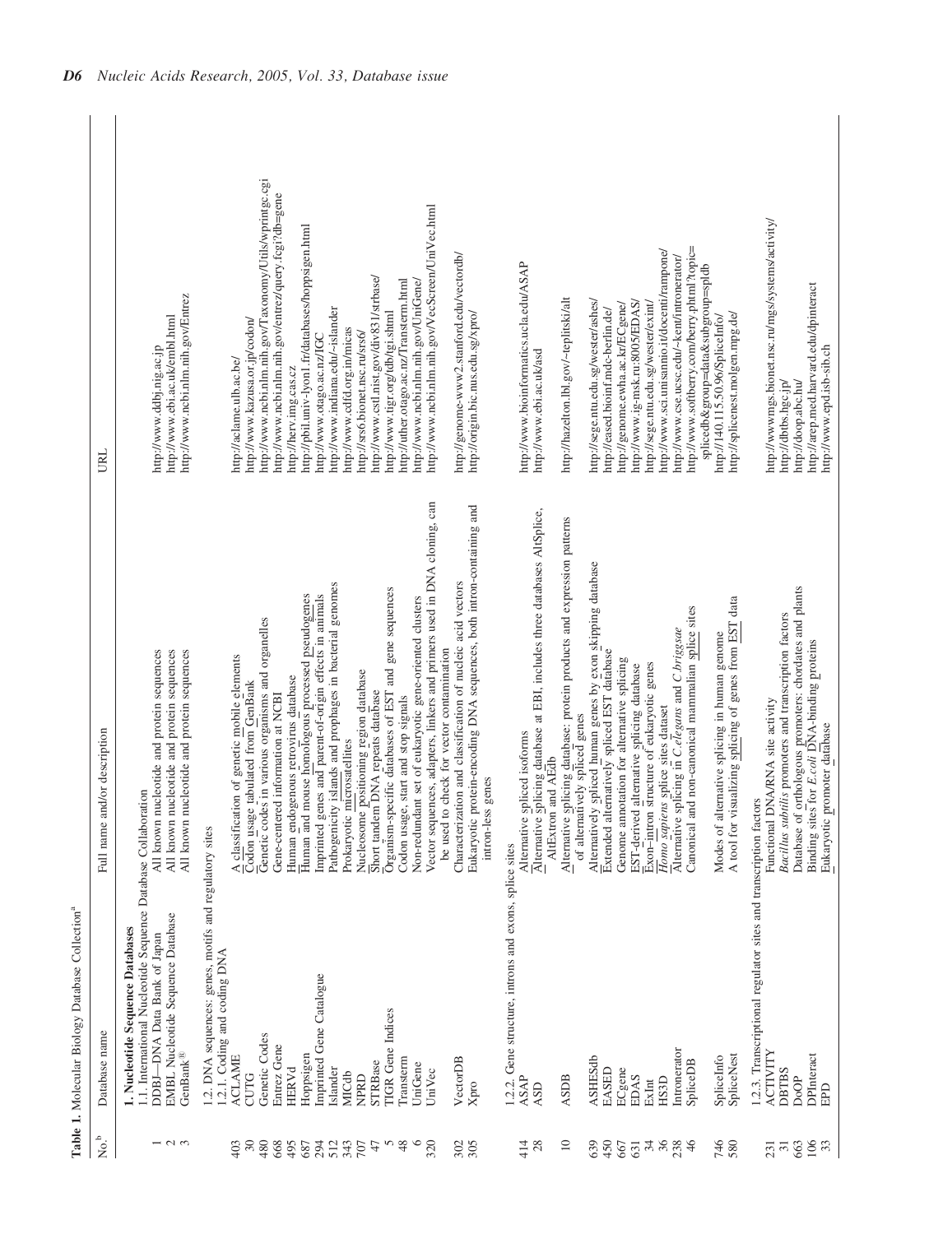|                                    | Table 1. Continued                                |                                                                                                                                                                                                               |                                                                                                                         |
|------------------------------------|---------------------------------------------------|---------------------------------------------------------------------------------------------------------------------------------------------------------------------------------------------------------------|-------------------------------------------------------------------------------------------------------------------------|
| $\mathop{\rm No}\nolimits^{\rm b}$ | Database name                                     | and/or description<br>Full name                                                                                                                                                                               | B                                                                                                                       |
| 494                                | HemoPDB                                           | Hematopoietic promoter database: transcriptional regulation in<br>hematopoiesis                                                                                                                               | http://bioinformatics.med.ohio-state.edu/HemoPDB                                                                        |
| $\frac{1}{2}$<br>516<br>700        | <b>MAPPER</b><br>JASPAR<br>PLACE                  | Putative transcription factor binding sites in various genomes<br>PSSMs for transcription factor DNA-binding sites<br>Plant cis-acting regulatory DNA elements                                                | http://www.dna.affrc.go.jp/htdocs/PLACE<br>http://bio.chip.org/mapper<br>http://jaspar.cgb.ki.se                        |
| 563<br>$\frac{1}{4}$               | PlantCARE<br>PlantProm                            | Plant promoters and cis-acting regulatory elements<br>Plant promoter sequences for RNA polymerase II                                                                                                          | http://intra.psb.ugent.be:8080/PlantCARE/<br>http://mendel.cs.rhul.ac.uk/                                               |
| 566<br>246<br>$\ddot{c}$           | PRODORIC<br>SELEX DB<br>PromEC                    | Prokaryotic database of gene regulation networks<br><i>E.coli</i> promoters with experimentally identified transcriptional start sites<br>DNA and RNA binding sites for various proteins, found by systematic | http://wwwmgs.bionet.nsc.ru/mgs/systems/selex/<br>http://bioinfo.md.huji.ac.il/marg/promec<br>http://prodoric.tu-bs.de/ |
| 227<br>756                         | TESS                                              | evolution of ligands by exponential enrichment<br>Transcription element search system                                                                                                                         | http://www.cbil.upenn.edu/tess                                                                                          |
| 345                                | <b>TRANSCompel</b><br>TRACTOR db                  | Composite regulatory elements affecting gene transcription in eukaryotes<br>Transcription factors in gamma-proteobacteria database                                                                            | http://www.gene-regulation.com/pub/databases.html#transcompel<br>http://www.tractor.lncc.br/                            |
| 340<br>$\frac{4}{9}$<br>757        | TRANSFAC<br>TRED<br>TRRD                          | Transcription regulatory regions of eukaryotic genes<br>Transcriptional regulatory element database<br>Transcription factors and binding sites                                                                | http://transfac.gbf.de/TRANSFAC/index.html<br>http://www.bionet.nsc.ru/trrd/<br>http://rulai.cshl.edu/tred              |
|                                    | 2. RNA sequence databases                         |                                                                                                                                                                                                               |                                                                                                                         |
| 230<br>229                         | 16S and 23S rRNA Mutation Database                | 16S and 23S ribosomal RNA mutations                                                                                                                                                                           | http://www.fandm.edu/Departments/Biology/Databases/RNA.html                                                             |
| $\frac{11}{4}$                     | 5S rRNA Database<br>Aptamer database              | Small RNA/DNA molecules binding nucleic acids, proteins<br>5S rRNA sequences                                                                                                                                  | http://biobases.ibch.poznan.pl/5SData/<br>http://aptamer.icmb.utexas.edu/                                               |
| 232                                | <b>ARED</b>                                       | AU-rich element-containing mRNA database                                                                                                                                                                      | http://rc.kfshrc.edu.sa/ared                                                                                            |
| 378<br>463                         | European rRNA database<br>Mobile group II introns | A database of group II introns, self-splicing catalytic RNAs<br>All complete or nearly complete rRNA sequences                                                                                                | http://www.fp.ucalgary.ca/group2introns/<br>http://www.psb.ugent.be/rRNA/                                               |
| 490                                | GtRDB                                             | Genomic tRNA database                                                                                                                                                                                         | http://ma.wustl.edu/GtRDB                                                                                               |
| 236<br>76                          | HIV Sequence Database<br>Guide RNA Database       | RNA editing in various kinetoplastid species<br>HIV RNA sequences                                                                                                                                             | http://biosun.bio.tu-darmstadt.de/goringer/gRNA/gRNA.html<br>http://hiv-web.lanl.gov/                                   |
| 689                                | HuSiDa                                            | Human siRNA database                                                                                                                                                                                          | http://itb1.biologie.hu-berlin.de/~nebulus/sirna/                                                                       |
| 379<br>237                         | HyPaLib<br><b>IRESdb</b>                          | Hybrid pattern library: structural elements in classes of RNA<br>Internal ribosome entry site database                                                                                                        | http://ifr31w3.toulouse.inserm.fr/IRESdatabase/<br>http://bibiserv.techfak.uni-bielefeld.de/HyPa/                       |
| 529                                | microRNA Registry                                 | Database of microRNAs (small non-coding RNAs)                                                                                                                                                                 | http://www.sanger.ac.uk/Software/Rfam/mirna/                                                                            |
| 380<br>381                         | ncRNAs Database<br><b>NCIR</b>                    | Non-canonical interactions in RNA structures<br>Non-coding RNAs with regulatory functions                                                                                                                     | http://biobases.ibch.poznan.pl/ncRNA/<br>http://prion.bchs.uh.edu/bp_type/                                              |
| 705                                | NONCODE                                           | of non-coding RNAs<br>A database                                                                                                                                                                              | http://www.bioinfo.org.cn/NONCODE/index.htm                                                                             |
| 240<br>564                         | Plant snoRNA DB<br><b>PLANTncRNAs</b>             | snoRNA genes in plant species<br>Plant non-coding RNAs                                                                                                                                                        | http://bioinf.scri.sari.ac.uk/cgi-bin/plant_snorna/home<br>http://www.prl.msu.edu/PLANTncRNAs                           |
| 723                                | PolyA_DB                                          | of mammalian mRNA polyadenylation<br>A database                                                                                                                                                               | http://polya.umdnj.edu/polyadb/                                                                                         |
| 242<br>382                         | PseudoBase                                        | Database of RNA pseudoknots<br>RNA families                                                                                                                                                                   | http://wwwbio.leidenuniv.nl/~Batenburg/PKB.html                                                                         |
| 244                                | RISSC<br>Rfam                                     | internal spacer sequence collection<br>Non-coding<br>Ribosomal                                                                                                                                                | http://www.sanger.ac.uk/Software/Rfam/<br>http://ulises.umh.es/RISSC                                                    |
| 630                                | RNAdb                                             | Mammalian non-coding RNA database                                                                                                                                                                             | http://ncrna.bioinformatics.com.au/                                                                                     |
| 245                                | RNA Modification Database<br>RRNDB                | Naturally modified nucleosides in RNA                                                                                                                                                                         | http://medlib.med.utah.edu/RNAmods/                                                                                     |
| 629<br>43                          | siRNAdb                                           | rRNA operon numbers in various prokaryotes<br>siRNA database and search engine                                                                                                                                | http://rrndb.cme.msu.edu/<br>http://sirna.cgb.ki.se/                                                                    |
| 248<br>247                         | Small RNA Database<br><b>SRPDB</b>                | Small RNAs from prokaryotes and eukaryotes                                                                                                                                                                    | http://psyche.uthct.edu/dbs/SRPDB/SRPDB.html<br>http://mbcr.bcm.tmc.edu/smallRNA                                        |
| 754                                | SSU rRNA Modification Database                    | Modified nucleosides in small subunit rRNA<br>Signal recognition particle database                                                                                                                            | http://medstat.med.utah.edu/SSUmods/                                                                                    |
| 383<br>249                         | Subviral RNA Database<br>tmRNA Website            | tmRNA sequences and alignments<br>Viroids and viroid-like RNAs                                                                                                                                                | http://www.indiana.edu/~tmrna<br>http://subviral.med.uottawa.ca/                                                        |
| 250                                | <b>tmRDB</b>                                      | tmRNA database                                                                                                                                                                                                | http://psyche.uthct.edu/dbs/tmRDB/tmRDB.html                                                                            |
| 252                                | <b>RNA</b> sequences<br><b>UTRdb/UTRsite</b>      | 5'- and 3'-UTRs of eukaryotic mRNAs<br>tRNA viewer and sequence editor                                                                                                                                        | http://www.uni-bayreuth.de/departments/biochemie/trna/<br>http://bighost.area.ba.cnr.it/srs6/                           |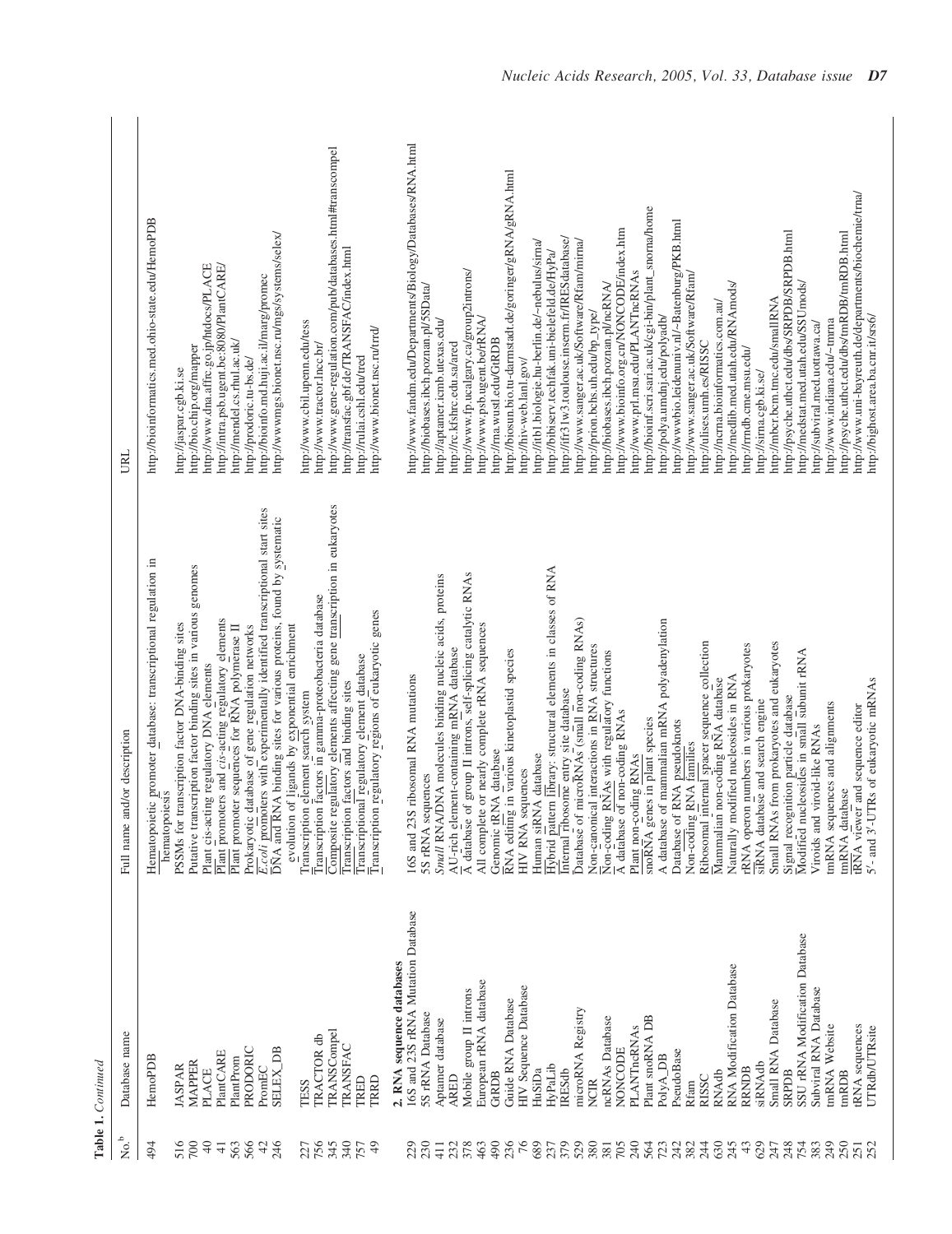|                                                      | Table 1. Continued                                                                                                                                |                                                                                                                                                                                                                                                                                                                                                                                  |                                                                                                                                                                                                                                                                                                                                                                |
|------------------------------------------------------|---------------------------------------------------------------------------------------------------------------------------------------------------|----------------------------------------------------------------------------------------------------------------------------------------------------------------------------------------------------------------------------------------------------------------------------------------------------------------------------------------------------------------------------------|----------------------------------------------------------------------------------------------------------------------------------------------------------------------------------------------------------------------------------------------------------------------------------------------------------------------------------------------------------------|
| $\mathop{\rm No}\nolimits^{\rm b}$                   | Database name                                                                                                                                     | Full name and/or description                                                                                                                                                                                                                                                                                                                                                     | URL                                                                                                                                                                                                                                                                                                                                                            |
| 163<br>542                                           | 3.1. General sequence databases<br>3. Protein sequence databases<br><b>NCBI</b> Protein database<br>EXProt                                        | All protein sequences: translated from GenBank and imported from other<br>proteins with experimentally verified function<br>Sequences of                                                                                                                                                                                                                                         | http://www.ncbi.nlm.nih.gov/entrez/query.fcgi?db=Protein<br>http://www.cmbi.kun.nl/EXProt/                                                                                                                                                                                                                                                                     |
| 714                                                  | PA-GOSUB                                                                                                                                          | Protein sequences from model organisms, GO assignment and subcellular<br>protein databases                                                                                                                                                                                                                                                                                       | http://www.cs.ualberta.ca/~bioinfo/PA/ProteomeIndex.html                                                                                                                                                                                                                                                                                                       |
| 194                                                  | PIR-PSD                                                                                                                                           | Protein information resource protein sequence database, has been merged<br>into the UniProt knowledgebase<br>localization                                                                                                                                                                                                                                                        | http://pir.georgetown.edu/                                                                                                                                                                                                                                                                                                                                     |
| 370<br>565                                           | PIR-NREF<br>PRF                                                                                                                                   | Protein research foundation database of peptides: sequences, literature and<br>PIR's non-redundant reference protein database                                                                                                                                                                                                                                                    | http://pir.georgetown.edu/pirwww/pirnref.shtml<br>http://www.prf.or.jp/en                                                                                                                                                                                                                                                                                      |
| 197                                                  | Swiss-Prot                                                                                                                                        | Now UniProt/Swiss-Prot: expertly curated protein sequence database,<br>unnatural amino acids                                                                                                                                                                                                                                                                                     | http://www.expasy.org/sprot                                                                                                                                                                                                                                                                                                                                    |
| 198                                                  | TrEMBL                                                                                                                                            | Now UniProtTrEMBL: computer-annotated translations of EMBL<br>section of the UniProt knowledgebase                                                                                                                                                                                                                                                                               | http://www.expasy.org/sprot                                                                                                                                                                                                                                                                                                                                    |
| 775                                                  | UniParc                                                                                                                                           | UniProt archive: a repository of all protein sequences, consisting only of<br>nucleotide sequence entries: section of the UniProt knowledgebase                                                                                                                                                                                                                                  | http://www.uniprot.org/database/archive.shtml                                                                                                                                                                                                                                                                                                                  |
| 318                                                  | UniProt                                                                                                                                           | Universal protein knowledgebase: merged data from Swiss-Prot, TrEMBL<br>unique identifiers and sequence                                                                                                                                                                                                                                                                          | http://www.uniprot.org/                                                                                                                                                                                                                                                                                                                                        |
| 776                                                  | UniRef                                                                                                                                            | UniProt non-redundant reference database: clustered sets of related<br>sequences (including splice variants and isoforms)<br>and PIR protein sequence databases                                                                                                                                                                                                                  | http://www.uniprot.org/database/nref.shtml                                                                                                                                                                                                                                                                                                                     |
| 729<br>280<br>772<br>221                             | 3.2. Protein properties<br>ProTherm<br><b>AAindex</b><br>TECRdb<br>ProNIT                                                                         | Thermodynamic data on protein-nucleic acid interactions<br>Thermodynamic data for wild-type and mutant proteins<br>Thermodynamics of enzyme-catalyzed reactions<br>Physicochemical properties of amino acids                                                                                                                                                                     | http://gibk26.bse.kyutech.ac.jp/jouhou/protherm/protherm.html<br>http://gibk26.bse.kyutech.ac.jp/jouhou/pronit/pronit.html<br>http://xpdb.nist.gov/enzyme_thermodynamics/<br>http://www.genome.ad.jp/aaindex/                                                                                                                                                  |
| 376<br>704<br>706<br>734<br>745<br>587<br>589<br>444 | 3.3. Protein localization and targeting<br><b>DBSubLoc</b><br>PSORTdb<br>NESbase<br>TMPDB<br>NMPdb<br>NOPdb<br>NLSdb<br><b>THGS</b><br><b>GLS</b> | Experimentally characterized transmembrane topologies<br>Transmembrane helices in genome sequences<br>Nuclear matrix associated proteins database<br>Database of protein subcellular localization<br>Protein subcellular localization in bacteria<br>Nuclear export signals database<br>Nucleolar proteome database<br>Nuclear localization signals<br>Secreted protein database | http://www.bioinfo.tsinghua.edu.cn/dbsubloc.html<br>http://bioinfo.si.hirosaki-u.ac.jp/~TMPDB/<br>http://cubic.bioc.columbia.edu/db/NLSdb/<br>http://www.cbs.dtu.dk/databases/NESbase<br>http://pranag.physics.iisc.ernet.in/thgs/<br>http://www.lamondlab.com/NOPdb/<br>http://www.rostlab.org/db/NMPdb/<br>http://spd.cbi.pku.edu.cn<br>http://db.psort.org/ |
| 374<br>40                                            | 3.4. Protein sequence motifs and active sites<br>Blocks<br>ASC<br>$\mathsf{CS} \mathsf{A}$                                                        | Catalytic site atlas: active sites and catalytic residues in enzymes of known<br>Active sequence collection: biologically active peptides<br>Alignments of conserved regions in protein families<br>3D structure                                                                                                                                                                 | http://www.ebi.ac.uk/thomton-srv/databases/CSA/<br>http://bioinformatica.isa.cnr.it/ASC/<br>http://blocks.fhcrc.org/                                                                                                                                                                                                                                           |
| 438                                                  | COMe                                                                                                                                              | Co-ordination of metals etc.: classification of bioinorganic proteins<br>(metalloproteins and some other complex proteins)                                                                                                                                                                                                                                                       | http://www.ebi.ac.uk/come                                                                                                                                                                                                                                                                                                                                      |
| 666<br>179<br>206<br>209<br>717<br>771<br>187        | Metalloprotein Site Database<br>Phospho.ELM<br>O-GlycBase<br><b>eBLOCKS</b><br>eMOTIF<br>PDBSite<br>CopS                                          | S/T/Y protein phosphorylation sites (formerly PhosphoBase)<br>Protein sequence motif determination and searches<br>O- and C-linked glycosylation sites in proteins<br>Comprehensive peptide signature database<br>Highly conserved protein sequence blocks<br>3D structure of protein functional sites<br>sites in metalloproteins<br>Metal-binding                              | http://www.cbs.dtu.dk/databases/OGLYCBASE/<br>http://fold.stanford.edu/eblocks/acsearch.html<br>http://203.195.151.46/copsv2/index.html<br>http://motif.stanford.edu/emotif<br>http://srs6.bionet.nsc.ru/srs6/<br>http://metallo.scripps.edu/<br>http://phospho.elm.eu.org/                                                                                    |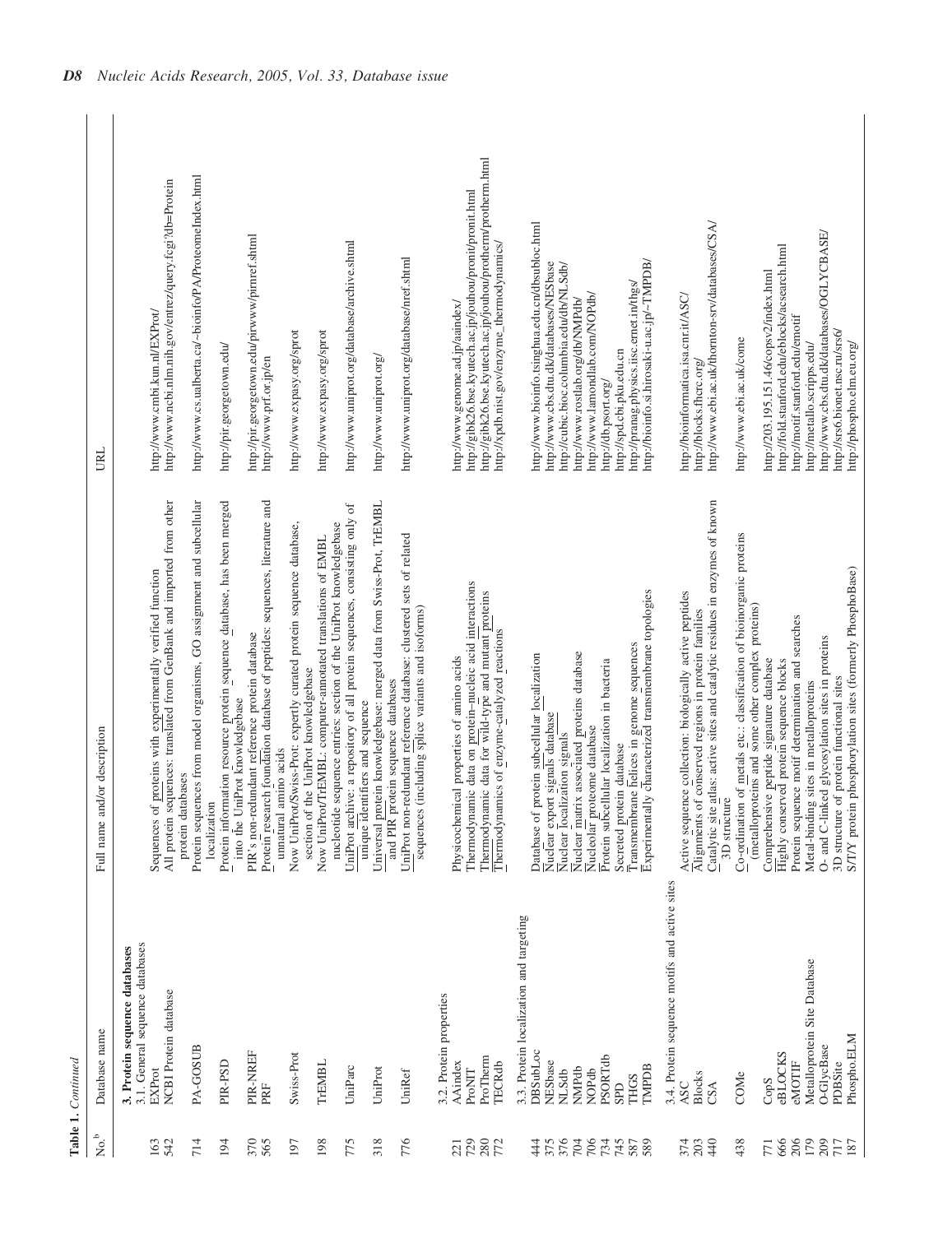|                            | Table 1. Continued                                                          |                                                                                                                                                                               |                                                                                                                          |
|----------------------------|-----------------------------------------------------------------------------|-------------------------------------------------------------------------------------------------------------------------------------------------------------------------------|--------------------------------------------------------------------------------------------------------------------------|
| $\mathrm{No}^{\mathrm{b}}$ | Database name                                                               | and/or description<br>Full name                                                                                                                                               | URL                                                                                                                      |
| 215<br>193                 | PROMISE<br>PROSITE<br>ProTeus                                               | Prosthetic centers and metal ions in protein active sites<br>significant protein patterns and profiles<br>Signature sequences at the protein N- and C-termini<br>Biologically | http://metallo.scripps.edu/PROMISE<br>http://www.proteus.cs.huji.ac.il/<br>http://www.expasy.org/prosite                 |
| 622<br>204                 | 3.5. Protein domain databases; protein classification<br><b>ADDA</b><br>CDD | Conserved domain database, includes protein domains from Pfam, SMART,<br>A database of protein domain classification<br>COG and KOG databases                                 | http://ekhidna.biocenter.helsinki.fi:8080/examples/servlets/adda/<br>http://www.ncbi.nlm.nih.gov/Structure/cdd/cdd.shtml |
| 200<br>205<br>671          | FunShift<br>CluSTr<br>Hits                                                  | Functional divergence between the subfamilies of a protein domain family<br>A database of protein domains and motifs<br>Clusters of Swiss-Prot+TrEMBL proteins                | http://www.ebi.ac.uk/clustr<br>http://funshift.cgb.ki.se/<br>http://hits.isb-sib.ch/                                     |
| 208<br>207                 | iProClass<br>InterPro                                                       | Integrated resource of protein families, domains and functional sites<br>Integrated protein classification database                                                           | http://pir.georgetown.edu/iproclass/<br>http://www.ebi.ac.uk/interpro                                                    |
| $\frac{212}{210}$<br>561   | <b>PRINTS</b><br>PIRSF                                                      | Family/superfamily classification of whole proteins<br>Hierarchical gene family fingerprints                                                                                  | http://www.bioinf.man.ac.uk/dbbrowser/PRINTS/<br>http://pir.georgetown.edu/pirsf/                                        |
|                            | Pfam                                                                        | Protein families: multiple sequence alignments and profile hidden Markov<br>models of protein domains                                                                         | http://www.sanger.ac.uk/Software/Pfam/                                                                                   |
| 214<br>727                 | PRECISE<br>ProDom                                                           | Predicted and consensus interaction sites in enzymes<br>Protein domain families                                                                                               | http://www.toulouse.inra.fr/prodom.html<br>http://precise.bu.edu/precisedb/                                              |
| 216                        | ProtoMap                                                                    | classification of Swiss-Prot proteins<br>Hierarchical                                                                                                                         | http://protomap.cornell.edu/                                                                                             |
| 740<br>567                 | ProtoNet<br>$\overline{S}4$                                                 | clustering of Swiss-Prot proteins<br>Hierarchical                                                                                                                             | http://compbio.mds.qmw.ac.uk/~james/S4.shtml<br>http://www.protonet.cs.huji.ac.il/                                       |
| 217                        | SBASE                                                                       | Structure-based sequence alignments of SCOP superfamilies<br>Protein domain sequences and tools                                                                               | http://www.icgeb.org/sbase                                                                                               |
| 218                        | SMART                                                                       | Simple modular architecture research tool: signalling, extracellular and<br>chromatin-associated protein domains                                                              | http://smart.embl-heidelberg.de/                                                                                         |
| 219                        | <b>SUPFAM</b>                                                               | Grouping of sequence families into superfamilies                                                                                                                              | http://pauling.mbu.iisc.ernet.in/~supfam                                                                                 |
| 220<br>199                 | <b>TIGRFAMS</b><br>SYSTERS                                                  | Systematic re-searching and clustering of proteins<br>TIGR protein families adapted for functional annotation                                                                 | http://www.tigr.org/TIGRFAMs<br>http://systers.molgen.mpg.de/                                                            |
|                            | 3.6. Databases of individual protein families                               |                                                                                                                                                                               |                                                                                                                          |
| 156                        | AARSDB                                                                      | Aminoacyl-tRNA synthetase database<br>Artificial selected proteins/peptides database                                                                                          | http://rose.man.poznan.pl/aars/index.html                                                                                |
| 158<br>308                 | BacTregulators<br><b>ASPD</b>                                               | Transcriptional regulators of AraC and TetR families                                                                                                                          | http://wwwmgs.bionet.nsc.ru/mgs/gnw/aspd/<br>http://www.bactregulators.org/                                              |
| 364                        | CSDBase                                                                     | domain-containing proteins<br>Cold shock                                                                                                                                      | http://www.chemie.uni-marburg.de/~csdbase/                                                                               |
| 653                        | CuticleDB                                                                   | Structural proteins of Arthropod cuticle                                                                                                                                      | http://bioinformatics.biol.uoa.gr/cuticleDB                                                                              |
| 658                        | DCCP                                                                        | DEAD-box, DEAH-box and DExH-box proteins<br>copper-chelating proteins<br>Database of                                                                                          | http://sdbi.sdut.edu.cn/DCCP/en/index.php                                                                                |
| 160<br>161                 | DExH/D Family Database                                                      |                                                                                                                                                                               | http://www.tumor-gene.org/GPCR/gpcr.html<br>http://www.helicase.net/dexhd/dbhome.htm                                     |
| 162                        | Endogenous GPCR List<br><b>ESTHER</b>                                       | G protein-coupled receptors; expression in cell lines<br>Esterases and other alpha/beta hydrolase enzymes                                                                     | http://www.ensam.inra.fr/esther                                                                                          |
| 464                        | EyeSite                                                                     | proteins functioning in the eye<br>Families of                                                                                                                                | http://eyesite.cryst.bbk.ac.uk/                                                                                          |
| 166                        | GPCRDB                                                                      | G protein-coupled receptors database                                                                                                                                          | http://www.gpcr.org/7tm/                                                                                                 |
| 679<br>167                 | Histone Database<br><b>SpDB</b>                                             | G-proteins and their interaction with GPCRs                                                                                                                                   | http://bioinformatics.biol.uoa.gr/gpDB                                                                                   |
| 169                        | Homeobox Page                                                               | Homeobox proteins, classification and evolution<br>Histone fold sequences and structures                                                                                      | http://www.biosci.ki.se/groups/tbu/homeo.html<br>http://research.nhgri.nih.gov/histones/                                 |
| 293                        | Hox-Pro                                                                     | Homeobox genes database                                                                                                                                                       | http://www.iephb.nw.ru/labs/lab38/spirov/hox_pro/hox-pro00.html                                                          |
| 170                        | Homeodomain Resource                                                        | Homeodomain sequences, structures and related genetic and genomic                                                                                                             | http://research.nhgri.nih.gov/homeodomain/                                                                               |
| 366                        | HORDE                                                                       | Human olfactory receptor data exploratorium<br>information                                                                                                                    | http://bioinfo.weizmann.ac.il/HORDE/                                                                                     |
| 174                        | InBase                                                                      | Inteins (protein splicing elements) database: properties, sequences,                                                                                                          | http://www.neb.com/neb/inteins.html                                                                                      |
| 518                        | KinG-Kinases in Genomes                                                     | S/T/Y-specific protein kinases encoded in complete genomes<br>bibliography                                                                                                    | http://hodgkin.mbu.iisc.ernet.in/~king                                                                                   |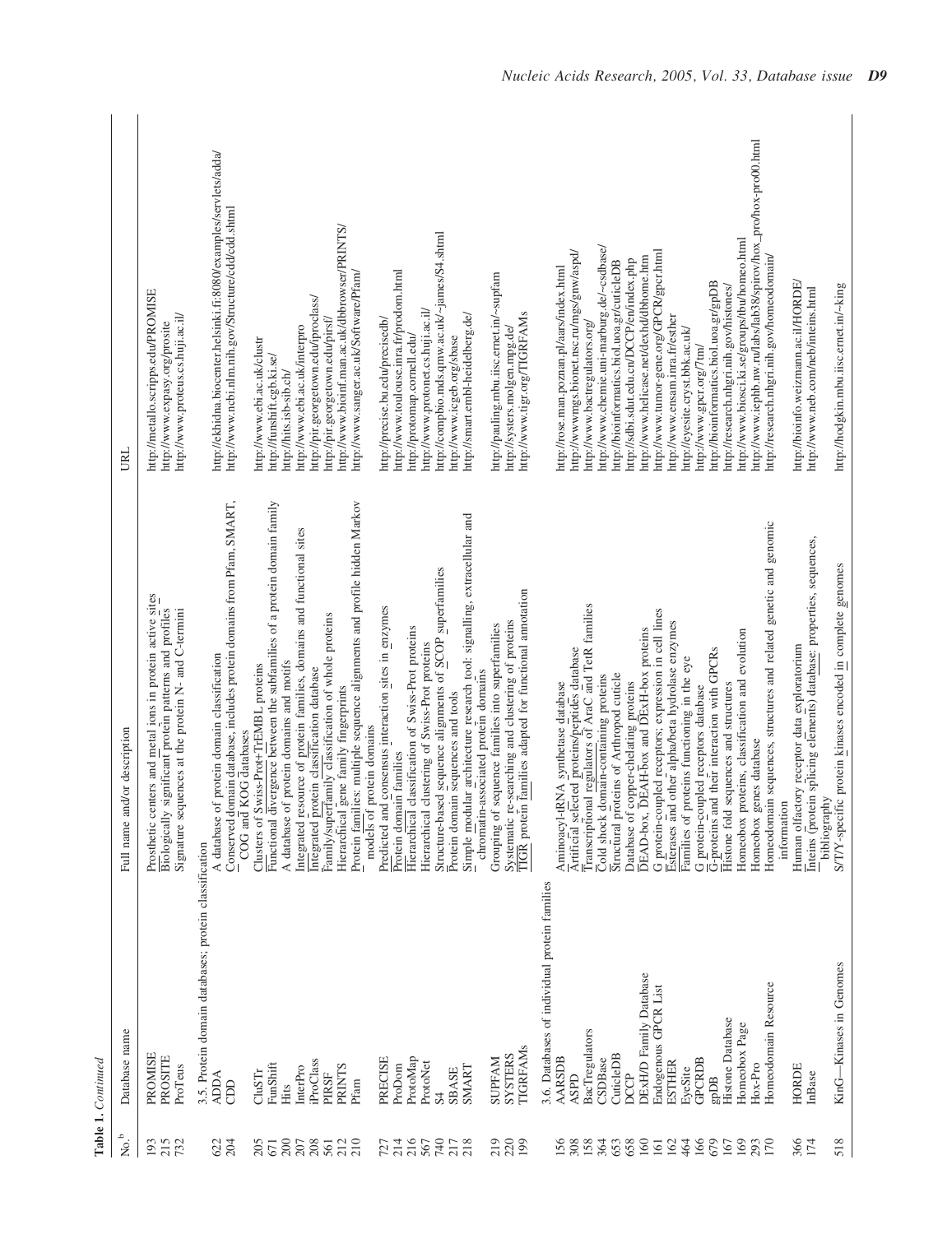| ī |  |
|---|--|
|   |  |

| $\mathrm{No}^{\mathrm{b}}$ |                                                   |                                                                                                                                         |                                                                                               |
|----------------------------|---------------------------------------------------|-----------------------------------------------------------------------------------------------------------------------------------------|-----------------------------------------------------------------------------------------------|
|                            | Database name                                     | Full name and/or description                                                                                                            | E                                                                                             |
| 519                        | Knottins                                          | -small proteins with an unusual 'disulfide through<br>knottins-<br>knot<br>disulfide'<br>Database of                                    | http://knottin.cbs.cnrs.fr                                                                    |
| 176<br>368                 | Lipase Engineering Database<br>LGICdb             | Sequence, structure and function of lipases and esterases<br>Ligand-gated ion channel subunit sequences database                        | http://www.pasteur.fr/recherche/banques/LGIC/LGIC.html<br>http://www.led.uni-stuttgart.de/    |
| 524                        | LOX-DB                                            | Mammalian, invertebrate, plant and fungal lipoxygenases                                                                                 | http://www.dkfz-heidelberg.de/spec/lox-db/                                                    |
| 369<br>177                 | <b>MEROPS</b><br><b>QdK</b>                       | proteolytic enzymes (peptidases)<br>Database of                                                                                         | http://merops.sanger.ac.uk/<br>http://npd.hgu.mrc.ac.uk/                                      |
| 546                        | NucleaRDB                                         | Nuclear protein database<br>Nuclear receptor superfamily                                                                                | http://www.receptors.org/NR/                                                                  |
| 182<br>183                 | Nuclear Receptor Resource<br>NUREBASE             | Nuclear hormone receptors database<br>Nuclear receptor superfamily                                                                      | http://www.ens-lyon.fr/LBMC/laudet/nurebase.html<br>http://nrr.georgetown.edu/NRR/nrrhome.htm |
| 184                        | Olfactory Receptor Database                       | Sequences for olfactory receptor-like molecules                                                                                         | http://senselab.med.yale.edu/senselab/ordb/                                                   |
| 185                        | ooTFD                                             | Object-oriented transcription factors database                                                                                          | http://www.ifti.org/ootfd                                                                     |
| 188                        | PKR                                               | Protein kinase resource: sequences, enzymology, genetics and molecular<br>and structural properties                                     | http://pkr.sdsc.edu/html/index.shtml                                                          |
| 759                        | <b>PLPMDB</b>                                     | -phosphate dependent enzymes mutations<br>Pyridoxal-5'                                                                                  | http://www.studiofmp.com/plpmdb/                                                              |
| 609                        | ProLysED                                          | A database of bacterial protease systems                                                                                                | http://genome.ukm.my/prolyses/                                                                |
| 192<br>224                 | <b>REBASE</b><br>Prolysis                         | Proteases and natural and synthetic protease inhibitors<br>Restriction enzymes and associated methylases                                | http://rebase.neb.com/rebase/rebase.html<br>http://delphi.phys.univ-tours.fr/Prolysis/        |
| 195                        | Ribonuclease P Database                           | RNase P sequences, alignments and structures                                                                                            | http://www.mbio.ncsu.edu/RNaseP/home.html                                                     |
| 573<br>575                 | RTKdb<br><b>RPG</b>                               | Ribosomal protein gene database                                                                                                         | http://ribosome.miyazaki-med.ac.jp/<br>http://pbil.univ-lyon1.fr/RTKdb/                       |
|                            | S/MARt dB                                         | Nuclear scaffold/matrix attached regions<br>Receptor tyrosine kinase sequences                                                          | http://smartdb.bioinf.med.uni-goettingen.de/                                                  |
| 741                        | Scorpion                                          | Database of scorpion toxins                                                                                                             | http://research.i2r.a-star.edu.sg:8080/scorpion/                                              |
|                            | <b>SDAP</b>                                       | Structural database of allergenic proteins and food allergens                                                                           | http://fermi.utmb.edu/SDAP                                                                    |
| 196<br>373                 | <b>SENTRA</b><br><b>SEVENS</b>                    | 7-transmembrane helix receptors (G-protein-coupled)<br>Sensory signal transduction proteins                                             | http://www-wit.mcs.anl.gov/sentra/<br>http://sevens.cbrc.jp/                                  |
| 248                        | SRPDB                                             | Proteins of the signal recognition particles                                                                                            | http://bio.lundberg.gu.se/dbs/SRPDB/SRPDB.html                                                |
| 314<br>399                 | <b>TrSDB</b>                                      | Transcription factor database                                                                                                           | http://ibb.uab.es/trsdb                                                                       |
| 202                        | Wnt Database<br><b>VKCDB</b>                      | Voltage-gated potassium channel database<br>Wnt proteins and phenotypes                                                                 | http://www.stanford.edu/~rnusse/wntwindow.html<br>http://vkcdb.biology.ualberta.ca/           |
|                            | 4. Structure Databases<br>4.1. Small molecules    |                                                                                                                                         |                                                                                               |
| 646<br>261                 | ChEBI<br>CSD                                      | Cambridge structural database: crystal structure information for organic and<br>Chemical entities of biological interest                | http://www.ccdc.cam.ac.uk/prods/csd/csd.html<br>http://www.ebi.ac.uk/chebi/                   |
|                            |                                                   | metal-organic compounds                                                                                                                 |                                                                                               |
| 265                        | HIC-Up                                            | Hetero-compound Information Centre-Uppsala                                                                                              | http://xray.bmc.uu.se/hicup                                                                   |
| 402<br>$\Xi$               | Klotho<br><b>AANT</b>                             | Collection and categorization of biological compounds<br>Amino acid-nucleotide interaction database                                     | http://www.biocheminfo.org/klotho<br>http://aant.icmb.utexas.edu/                             |
| 113                        | LIGAND                                            | Chemical compounds and reactions in biological pathways                                                                                 | http://www.genome.ad.jp/ligand/                                                               |
| 615                        | PDB-Ligand<br>PubChem                             | 3D structures of small molecules bound to proteins and nucleic acids<br>Structures and biological activities of small organic molecules | http://www.idrtech.com/PDB-Ligand/<br>http://pubchem.ncbi.nlm.nih.gov/                        |
| 429                        | 4.2. Carbohydrates<br>CCSD                        |                                                                                                                                         |                                                                                               |
| 652                        | CSS                                               | Complex carbohydrate structure database (CarbBank)<br>Carbohydrate structure suite: carbohydrate 3D structures derived from the         | http://bssv01.lancs.ac.uk/gig/pages/gag/carbbank.htm<br>http://www.dkfz.de/spec/css/          |
| 486                        | Glycan                                            | Carbohydrate database, part of the KEGG system<br><b>PDB</b>                                                                            | http://glycan.genome.ad.jp/                                                                   |
| 292<br>535                 | Monosaccharide Browser<br>GlycoSuiteDB            | N- and O-linked glycan structures and biological sources<br>Space-filling Fischer projections of monosaccharides                        | http://www.jonmaber.demon.co.uk/monosaccharide<br>http://www.glycosuite.com/                  |
| 300                        | <b>SWEET-DB</b>                                   | Annotated carbohydrate structure and substance information                                                                              | http://www.dkfz-heidelberg.de/spec2/sweetdb/                                                  |
| 273                        | 4.3. Nucleic acid structure<br><b>NTDB</b><br>NDB | Nucleic acid-containing structures<br>Thermodynamic data for nucleic acids                                                              | http://ntdb.chem.cuhk.edu.hk/<br>http://ndbserver.rutgers.edu/                                |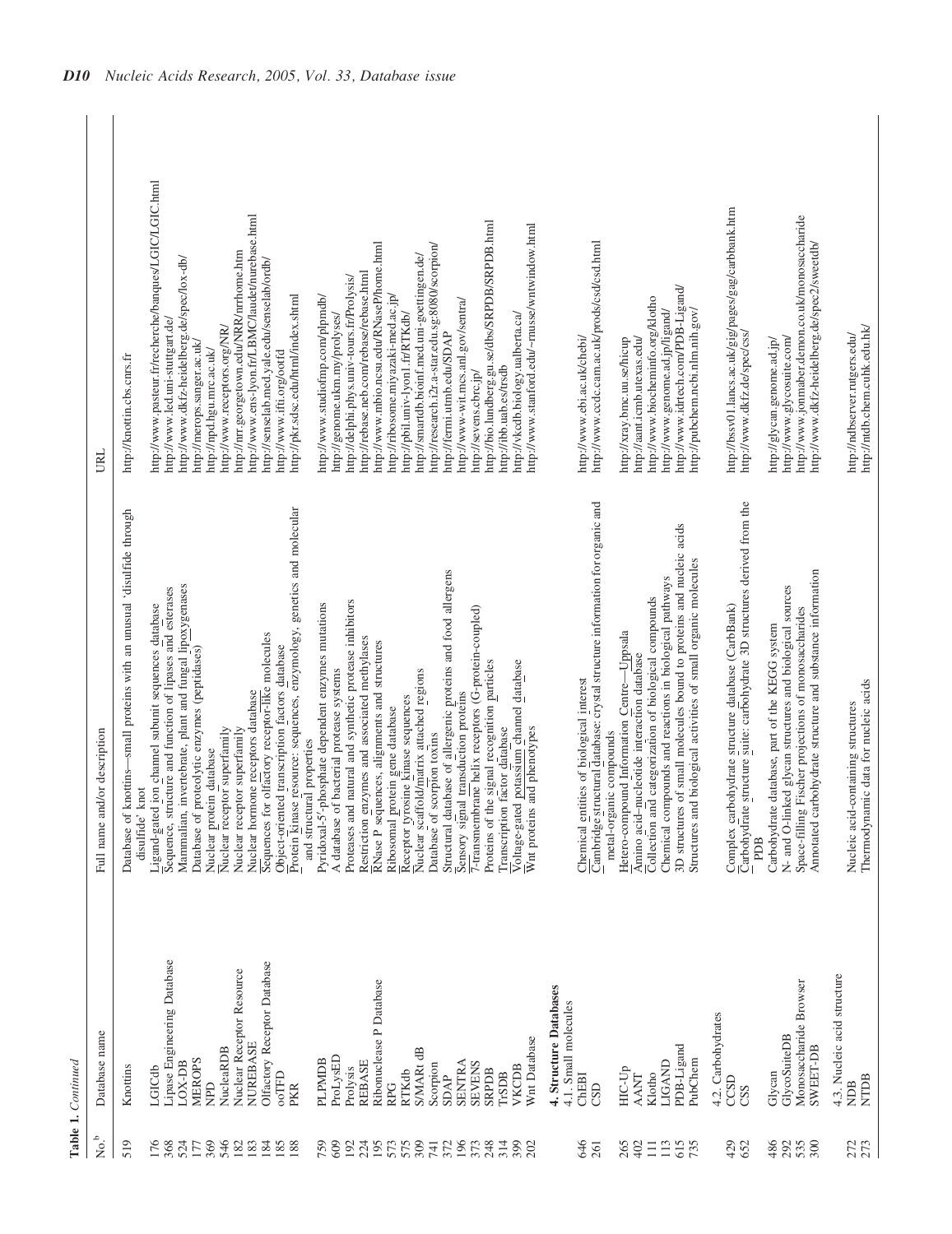|                            | Table 1. Continued                                |                                                                                                                                                                 |                                                                                                         |
|----------------------------|---------------------------------------------------|-----------------------------------------------------------------------------------------------------------------------------------------------------------------|---------------------------------------------------------------------------------------------------------|
| $\mathrm{No}^{\mathrm{b}}$ | Database name                                     | Full name and/or description                                                                                                                                    | B                                                                                                       |
| 283<br>387                 | RNABase<br><b>SCOR</b>                            | Structural classification of $\underline{R}NA$ : $RNA$ motifs by structure, function and<br>tertiary interactions<br>RNA-containing structures from PDB and NDB | http://www.rnabase.org/<br>http://scor.1bl.gov/                                                         |
| 413                        | 4.4. Protein structure<br>ASTRAL<br><b>ArchDB</b> | Sequences of domains of known structure, selected subsets and sequence-<br>Automated classification of protein loop structures                                  | http://gurion.imim.es/archdb<br>http://astral.stanford.edu/                                             |
| 288<br>257                 | <b>BAIIBASE</b>                                   | A database for comparison of multiple sequence alignments<br>structure correspondences                                                                          | http://www-igbmc.u-strasbg.fr/BioInfo/BAliBASE2/index.html                                              |
| 384                        | BioMagResBank<br>CADB                             | NMR spectroscopic data for proteins and nucleic acids<br>Conformational angles in proteins database                                                             | http://cluster.physics.iisc.ernet.in/cadb/<br>http://www.bmrb.wisc.edu/                                 |
| 258<br>259                 | CATH<br>5                                         | Protein domain structures database                                                                                                                              | http://www.biochem.ucl.ac.uk/bsm/cath_new                                                               |
| 260                        | <b>CKAAPs DB</b>                                  | similar proteins with dissimilar sequences<br>3D protein structure alignments<br>Structurally                                                                   | http://cl.sdsc.edu/ce.html<br>http://ckaap.sdsc.edu/                                                    |
| 442<br>385                 | Decoys 'R' Us<br>Dali                             | classification using the Dali search engine<br>Computer-generated protein conformations<br>Protein fold                                                         | http://www.bioinfo.biocenter.helsinki.fi:8080/dali/<br>http://dd.stanford.edu/                          |
| 447                        | DisProt                                           | Protein Disorder: proteins that lack fixed 3D structure in their<br>native states<br>Database of                                                                | http://divac.ist.temple.edu/disprot                                                                     |
| 448                        | DomIns                                            | Domain insertions in known protein structures                                                                                                                   | http://stash.mrc-lmb.cam.ac.uk/DomIns                                                                   |
| 386<br>264                 | <b>DSDBASE</b><br><b>DSMM</b>                     | Native and modeled disulfide bonds in proteins<br>Database of simulated molecular motions                                                                       | http://www.ncbs.res.in/~faculty/mini/dsdbase/dsdbase.html<br>http://projects.villa-bosch.de/dbase/dsmm/ |
| 452                        | eF-site                                           | Electrostatic surface of Functional site: electrostatic potentials and                                                                                          | http://ef-site.protein.osaka-u.ac.jp/eF-site                                                            |
|                            |                                                   | hydrophobic properties of the active sites                                                                                                                      |                                                                                                         |
| 674<br>472                 | Gene3D<br>GenDiS                                  | Precalculated structural assignments for whole genomes<br>Genomic distribution of protein structural superfamilies                                              | http://www.biochem.ucl.ac.uk/bsm/cath_new/Gene3D/<br>http://caps.ncbs.res.in/gendis/home.html           |
| 489                        | GTD                                               | Genomic threading database: structural annotations of complete proteomes                                                                                        | http://bioinf.cs.ucl.ac.uk/GTD                                                                          |
| 322                        | GTOP                                              | predictions from genome sequences<br>Protein fold                                                                                                               | http://spock.genes.nig.ac.jp/~genome/                                                                   |
| 360<br>498                 | Het-PDB Navi<br>HOMSTRAD                          | structure alignment database: curated structure-based<br>Hetero-atoms in protein structures<br>Homologous                                                       | http://daisy.nagahama-i-bio.ac.jp/golab/hetpdbnavi.html<br>http://www-cryst.bioc.cam.ac.uk/homstrad     |
|                            |                                                   | alignments for protein families                                                                                                                                 |                                                                                                         |
| 267<br>502                 | IMB Jena Image Library<br>IMGT/3Dstructure-DB     | Sequences and 3D structures of vertebrate immunoglobulins, T cell<br>Visualization and analysis of 3D biopolymer structures                                     | http://www.imb-jena.de/IMAGE.html<br>http://imgt3d.igh.cnrs.fr/                                         |
|                            |                                                   | receptors and MHC proteins                                                                                                                                      |                                                                                                         |
| 269<br>268                 | LPFC<br><b>ISSD</b>                               | Integrated sequence-structure database<br>Library of protein family core structures                                                                             | http://www.protein.bio.msu.su/issd                                                                      |
| 270                        | <b>MMDB</b>                                       | NCBI's database of 3D structures, part of NCBI Entrez                                                                                                           | http://www-smi.stanford.edu/projects/helix/LPFC<br>http://www.ncbi.nlm.nih.gov/Structure                |
| 456                        | E-MSD                                             | EBI's macromolecular structure database                                                                                                                         | http://www.ebi.ac.uk/msd                                                                                |
| 331                        | ModBase                                           | Annotated comparative protein structure models                                                                                                                  | http://alto.compbio.ucsf.edu/modbase-cgi/index.cgi                                                      |
| 262                        | MoMovDB                                           | macromolecular movements: descriptions of protein and<br>macromolecular motions, including movies<br>Database of                                                | http://bioinfo.mbb.yale.edu/MolMovDB/                                                                   |
| 274                        | <b>PALI</b>                                       | Phylogeny and alignment of homologous protein structures                                                                                                        | http://pauling.mbu.iisc.ernet.in/~pali                                                                  |
|                            | PASS2                                             | Structural motifs of protein superfamilies                                                                                                                      | http://ncbs.res.in/~faculty/mini/campass/pass.html                                                      |
| 275<br>557<br>276          | PepConfDB<br>PDB                                  | Protein structure databank: all publicly available 3D structures of proteins<br>A database of peptide conformations                                             | http://www.peptidome.org/products/list.htm<br>http://www.rcsb.org/pdb                                   |
|                            |                                                   | and nucleic acids                                                                                                                                               |                                                                                                         |
| 277<br>278                 | PDB-REPRDB<br>PDBsum                              | Representative protein chains, based on PDB entries<br>Summaries and analyses of PDB structures                                                                 | http://mbs.cbrc.jp/pdbreprdb-cgi/reprdb_menu.pl<br>http://www.biochem.ucl.ac.uk/bsm/pdbsum              |
| 619                        | PDB_TM                                            | Transmembrane proteins with known 3D structure                                                                                                                  | http://www.enzim.hu/PDB_TM/                                                                             |
| 719                        | Protein Folding Database                          | Experimental data on protein folding                                                                                                                            | http://pfd.med.monash.edu.au                                                                            |
| 282<br>284                 | SCOP<br>Sloop                                     | Structural classification of proteins<br>Classification of protein loops                                                                                        | http://www-cryst.bioc.cam.ac.uk/~sloop/<br>http://scop.mrc-lmb.cam.ac.uk/scop                           |
| 583<br>585                 | Structure Superposition Database                  | Pairwise superposition of TIM-barrel structures                                                                                                                 | http://ssd.rbvi.ucsf.edu/                                                                               |
|                            | SWISS-MODEL Repository                            | annotated 3D protein structure models<br>Database of                                                                                                            | http://swissmodel.expasy.org/repository                                                                 |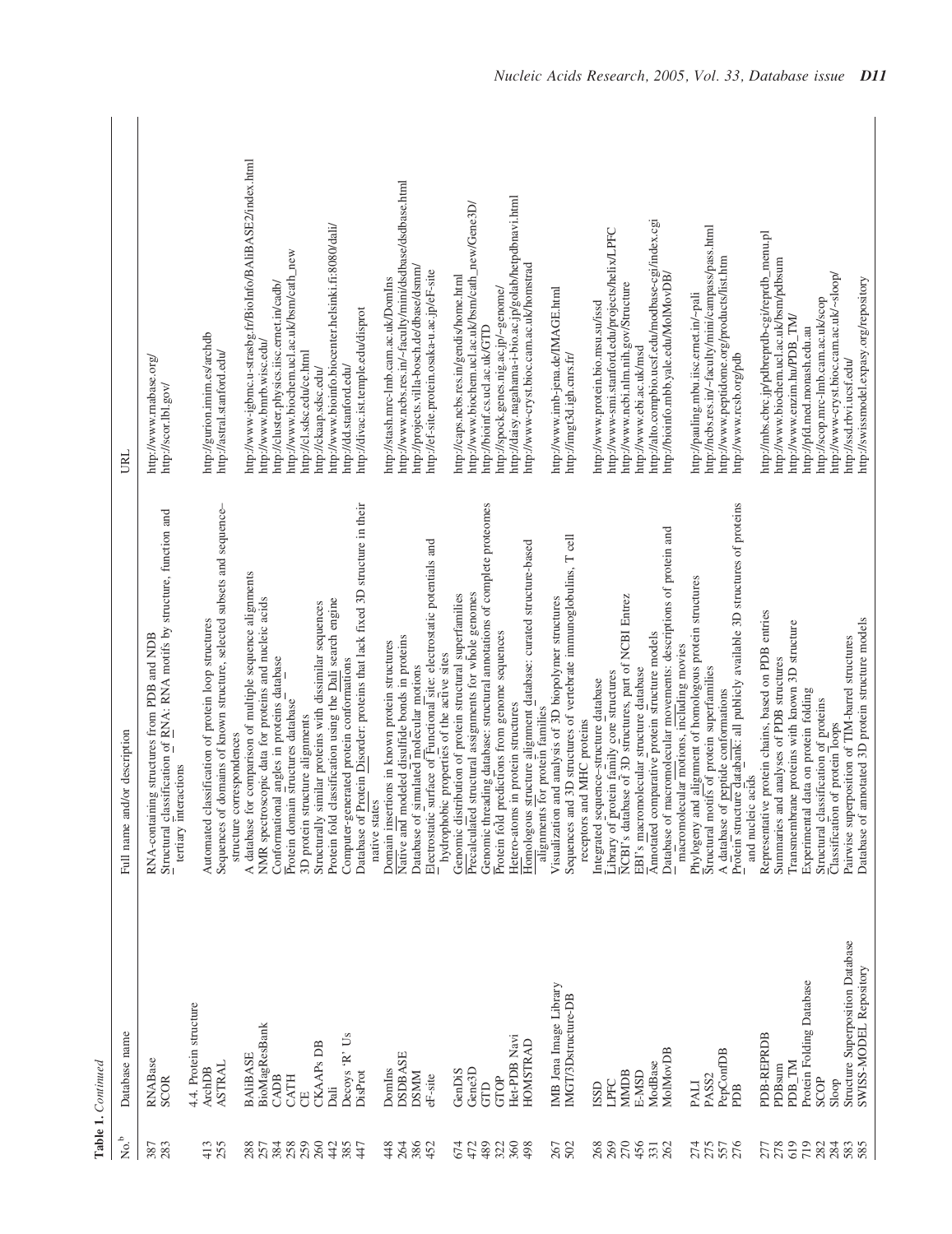|                            | Table 1. Continued                                                                             |                                                                                                                                                                   |                                                                                                   |
|----------------------------|------------------------------------------------------------------------------------------------|-------------------------------------------------------------------------------------------------------------------------------------------------------------------|---------------------------------------------------------------------------------------------------|
| $\mathrm{No}^{\mathrm{b}}$ | Database name                                                                                  | and/or description<br>Full name                                                                                                                                   | URL                                                                                               |
| 285<br>584                 | <b>SUPERFAMILY</b><br><b>SURFACE</b>                                                           | Surface residues and functions annotated, compared and evaluated: a<br>Assignments of proteins to structural superfamilies<br>database of protein surface patches | http://cbm.bio.uniroma2.it/surface<br>http://supfam.org/                                          |
| 310<br>764<br>401          | 3D-GENOMICS<br>TargetDB<br>TOPS                                                                | from worldwide structural genomics projects<br>Structural annotations for complete proteomes<br>protein structures database<br>$T$ opology of<br>Target data      | http://www.sbg.bio.ic.ac.uk/3dgenomics<br>http://www.tops.leeds.ac.uk<br>http://targetdb.pdb.org/ |
|                            | 5.1. Genome annotation terms, ontologies and nomenclature<br>5. Genomics Databases (non-human) |                                                                                                                                                                   |                                                                                                   |
| 73<br>487                  | Genew<br>8                                                                                     | Human gene nomenclature: approved gene symbols<br>Gene ontology consortium database                                                                               | http://www.gene.ucl.ac.uk/nomenclature<br>http://www.geneontology.org/                            |
| 389<br>513                 | IUBMB Nomenclature database<br>GOA                                                             | Nomenclature of enzymes, membrane transporters, electron transport<br>EBI's gene ontology annotation project                                                      | http://www.chem.qmul.ac.uk/iubmb<br>http://www.ebi.ac.uk/GOA                                      |
| 514                        | IUPAC Nomenclature database                                                                    | Nomenclature of biochemical and organic compounds approved by the<br>IUBMB-IUPAC Joint Commission<br>proteins and other proteins                                  | http://www.chem.qmul.ac.uk/iupac                                                                  |
| 515                        | <b>IUPHAR-RD</b>                                                                               | The International Union of Pharmacology recommendations on receptor                                                                                               | http://www.iuphar-db.org/iuphar-rd/                                                               |
| 552<br>317                 | PANTHER<br><b>UMLS</b>                                                                         | Gene products organized by biological function<br>nomenclature and drug classification<br>Unified medical language system                                         | http://umlsks.nlm.nih.gov/<br>http://panther.celera.com/                                          |
|                            | 5.1.1. Taxonomy and Identification                                                             |                                                                                                                                                                   |                                                                                                   |
| $78$<br>297                | <b>NCBI</b> Taxonomy<br><b>EDI</b>                                                             | gyrB database for identification and classification of bacteria<br>Names of all organisms represented in GenBank                                                  | http://www.ncbi.nlm.nih.gov/Taxonomy/<br>http://seasquirt.mbio.co.jp/icb/index.php                |
| 608                        | PANDIT<br><b>RIDOM</b>                                                                         | Protein and associated nucleotide domains with inferred trees<br>differentiation of medical microorganisms<br>rRNA-based                                          | http://www.ebi.ac.uk/goldman-srv/pandit/<br>http://www.ridom-rdna.de/                             |
| 243<br>301                 | Tree of Life<br>RDP-II                                                                         | Information on phylogeny and biodiversity<br>Ribosomal database project                                                                                           | http://phylogeny.arizona.edu/tree/phylogeny.html<br>http://rdp.cme.msu.edu                        |
|                            | 5.2. General genomics databases                                                                |                                                                                                                                                                   |                                                                                                   |
| 650                        | COGENT<br>COG                                                                                  | Complete genome tracking: predicted peptides from fully sequenced<br>Clusters of orthologous groups of proteins                                                   | http://maine.ebi.ac.uk:8000/services/cogent/<br>http://www.ncbi.nlm.nih.gov/COG                   |
| 45<br>337                  | CORG<br>DEG                                                                                    | Comparative regulatory genomics: conserved non-coding sequence blocks<br>essential genes from bacteria and yeast<br>Database of<br>genomes                        | http://corg.molgen.mpg.de/<br>http://tubic.tju.edu.cn/deg                                         |
| 451                        | EBI Genomes                                                                                    | EBI's collection of databases for the analysis of complete and unfinished                                                                                         | http://www.ebi.ac.uk/genomes                                                                      |
| 453                        | EGO                                                                                            | Eukaryotic gene orthologs: orthologous DNA sequences in the TIGR gene<br>viral, pro- and eukaryotic genomes<br>indices                                            | http://www.tigr.org/tdb/tgi/ego/                                                                  |
| $\sqrt{2}$                 | EMGlib                                                                                         | Enhanced microbial genomes library: completely sequenced genomes of<br>unicellular organisms                                                                      | http://pbil.univ-lyon1.fr/emglib/emglib.html                                                      |
| 458                        | Entrez Genomes                                                                                 | NCBI's collection of databases for the analysis of complete and unfinished                                                                                        | http://www.ncbi.nlm.nih.gov/entrez/query.fcgi?db=Genome                                           |
| 461                        | ERGOLight                                                                                      | Integrated biochemical data on nine bacterial genomes: publicly available<br>viral, pro- and eukaryotic genomes                                                   | http://www.ergo-light.com/ERGO                                                                    |
| 470                        | FusionDB                                                                                       | bacterial and archaeal gene fusion events<br>the ERGO database<br>portion of<br>Database of                                                                       | http://igs-server.cnrs-mrs.fr/FusionDB                                                            |
| 484<br>611                 | Genome Information Broker<br>Genome Atlas                                                      | DDBJ's collection of databases for the analysis of complete and unfinished<br>DNA structural properties of sequenced genomes                                      | http://www.cbs.dtu.dk/services/GenomeAtlas/<br>http://gib.genes.nig.ac.jp                         |
|                            |                                                                                                | viral, pro- and eukaryotic genomes                                                                                                                                |                                                                                                   |
| 678<br>75                  | Genome Reviews<br>GOLD                                                                         | Genomes online database: a listing of completed and ongoing genome<br>Integrated view of complete genomes                                                         | http://www.ebi.ac.uk/GenomeReviews/<br>http://www.genomesonline.org/                              |
| 352                        | HGT-DB<br>Integr8                                                                              | Putative horizontally transferred genes in prokaryotic genomes<br>Functional classification of proteins in whole genomes<br>projects                              | http://www.fut.es/~debb/HGT/<br>http://www.ebi.ac.uk/integr8/                                     |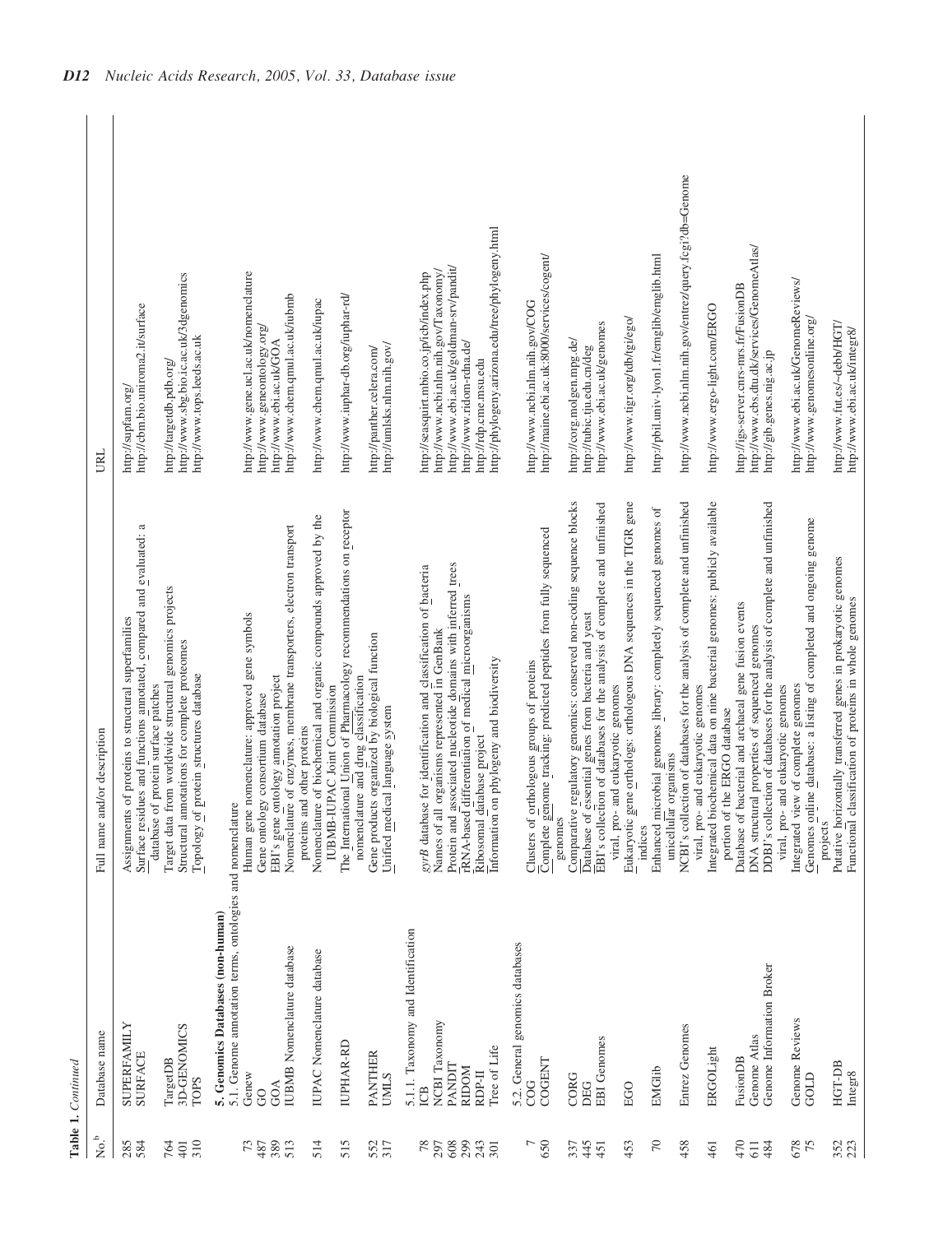|                            | Table 1. Continued                                                       |                                                                                                                                                                                                                         |                                                                                                                                                              |
|----------------------------|--------------------------------------------------------------------------|-------------------------------------------------------------------------------------------------------------------------------------------------------------------------------------------------------------------------|--------------------------------------------------------------------------------------------------------------------------------------------------------------|
| $\mathrm{No}^{\mathrm{b}}$ | Database name                                                            | Full name and/or description                                                                                                                                                                                            | URL                                                                                                                                                          |
| 112                        | KEGG                                                                     | Kyoto encyclopedia of genes and genomes: integrated suite of databases on<br>genes, proteins and metabolic pathways                                                                                                     | http://www.genome.jp/kegg                                                                                                                                    |
| 549<br>528                 | ORFanage<br><b>MBGD</b>                                                  | Database of orphan ORFs (ORFs with no homologs) in complete microbial<br>Microbial genome database for comparative analysis                                                                                             | http://www.cs.bgu.ac.il/~nomsiew/ORFans<br>http://mbgd.genome.ad.jp/                                                                                         |
| 551<br>715<br>354          | PartiGeneDB<br>PACRAT<br>PEDANT                                          | Assembled partial genomes for ~250 eukaryotic organisms<br>automated analysis of genomic sequences<br>Archaeal and bacterial intergenic sequence features<br>Results of an<br>genomes                                   | http://www.biosci.ohio-tate.edu/~pacrat<br>http://www.partigenedb.org/<br>http://pedant.gsf.de/                                                              |
| 99                         | <b>TIGR Microbial Database</b>                                           | Lists of completed and ongoing genome projects with links to complete                                                                                                                                                   | http://www.tigr.org/tdb/mdb/mdbcomplete.html                                                                                                                 |
| 66                         | TIGR Comprehensive Microbial                                             | Various data on complete microbial genomes: uniform annotation,<br>genome sequences                                                                                                                                     | http://www.tigr.org/CMR                                                                                                                                      |
| 311                        | TransportDB<br>Resource                                                  | Predicted membrane transporters in complete genomes, classified according<br>properties of DNA and predicted proteins                                                                                                   | http://www.membranetransport.org/                                                                                                                            |
| 118                        | WIT3                                                                     | What is there? Metabolic reconstruction for completely sequenced<br>to the TC classification system<br>microbial genomes                                                                                                | http://www-wit.mcs.anl.gov/wit3/                                                                                                                             |
|                            | 5.3. Organism-specific databases<br>5.3.1. Viruses                       |                                                                                                                                                                                                                         |                                                                                                                                                              |
| 473<br>497                 | HIV Drug Resistance Database<br><b>HCVDB</b>                             | HIV mutations that confer resistance to anti-HIV drugs<br>C virus database<br>The hepatitis                                                                                                                             | http://resdb.lanl.gov/Resist_DB/default.htm<br>http://hepatitis.ibcp.fr/                                                                                     |
| 168                        | HIV Molecular Immunology Database                                        | HIV epitopes                                                                                                                                                                                                            | http://hiv-web.lanl.gov/immunology/                                                                                                                          |
| 365<br>602                 | HIV RT and Protease Sequence Database<br><b>NCBI Viral Genomes</b>       | HIV reverse transcriptase and protease sequences<br>Viral genome resource at NCBI                                                                                                                                       | http://www.ncbi.nlm.nih.gov/genomes/VIRUSES/viruses.html<br>http://hivdb.stanford.edu/                                                                       |
| 725<br>750                 | Poxvirus.org                                                             | Poxvirus genomic sequences and gene annotation                                                                                                                                                                          | http://www.poxvirus.org/                                                                                                                                     |
| 201<br>761<br>303          | T4-like genome database<br>VirOligo<br>VIPER<br><b>NIDA</b>              | Sequences of T4-like bacteriophages from various sources<br>Virus-specific oligonucleotides for PCR and hybridization<br>Virus particle explorer: virus capsid structures<br>Homologous viral protein families database | http://www.biochem.ucl.ac.uk/bsm/virus_database/VIDA.html<br>http://mmtsb.scripps.edu/viper<br>http://phage.bioc.tulane.edu/<br>http://viroligo.okstate.edu/ |
| 641                        | 5.3.2. Prokaryotes<br>BacMap                                             | of annotated bacterial genomes<br>Picture atlas                                                                                                                                                                         | http://wishart.biology.ualberta.ca/BacMap                                                                                                                    |
| 614<br>720                 | MetaGrowth<br>PGTdb                                                      | Growth requirements of bacterial pathogens<br>Prokaryotic growth temperature database                                                                                                                                   | http://igs-server.cnrs-mrs.fr/axenic/<br>http://pgtdb.csie.ncu.edu.tw/                                                                                       |
| 415                        | 5.3.2.1. Escherichia coli<br>ASAP                                        | annotation package for community analysis of E.coli and<br>A systematic                                                                                                                                                 | https://asap.ahabs.wisc.edu/annotation/php/ASAP1.htm                                                                                                         |
| 428                        | CyberCell database                                                       | A collection of data on E.coli K12 intended for mathematical modeling<br>related genomes                                                                                                                                | http://redpoll.pharmacy.ualberta.ca/CCDB                                                                                                                     |
| 436                        | coliBase                                                                 | to simulate the bacterial cell                                                                                                                                                                                          | http://colibase.bham.ac.uk/                                                                                                                                  |
| 437                        | Colibri                                                                  | A database for E.coli, Salmonella and Shigella<br>E.coli genome database at Institut Pasteur                                                                                                                            | http://genolist.pasteur.fr/Colibri/                                                                                                                          |
| 623<br>462                 | Essential genes in E.coli<br><b>EchoBASE</b>                             | First results of an E.coli gene deletion project<br>Post-genomic studies of Escherichia coli                                                                                                                            | http://www.genome.wisc.edu/resources/essential.htm<br>http://www.ecoli-york.org/                                                                             |
| 165<br>482                 | GenProtEC<br>GenoBase                                                    | E.coli genome database at Nara Institute                                                                                                                                                                                | http://ecoli.aist-nara.ac.jp/<br>http://genprotec.mbl.edu                                                                                                    |
| 555<br>108                 | EcoCyc<br>PEC                                                            | <i>E.coli</i> K12 genome and proteome database<br>Profiling of <i>E.coli</i> chromosome<br><i>E.coli</i> K12 genes, metabolic pathways, transporters and gene regulation                                                | http://shigen.lab.nig.ac.jp/ecoli/pec<br>http://ecocyc.org/                                                                                                  |
| $69$<br>116                | RegulonDB<br>EcoGene                                                     | Transcriptional regulation and operon organization in E.coli<br>Sequence and literature data on E.coli genes and proteins                                                                                               | http://www.cifn.unam.mx/Computational_Genomics/regulondb/<br>http://bmb.med.miami.edu/EcoGene/EcoWeb/                                                        |
| $\,89$<br>424<br>96        | 5.3.2.2. Bacillus subtilis<br>SubtiList<br><b>BSORF</b><br><b>NR Sub</b> | Non-redundant Bacillus subtilis database at U. Lyon<br>Bacillus subtilis genome database at Institut Pasteur<br>Bacillus subtilis genome database at Kyoto U.                                                           | http://pbil.univ-lyon1.fr/nrsub/nrsub.html<br>http://genolist.pasteur.fr/SubtiList/<br>http://bacillus.genome.ad.jp/                                         |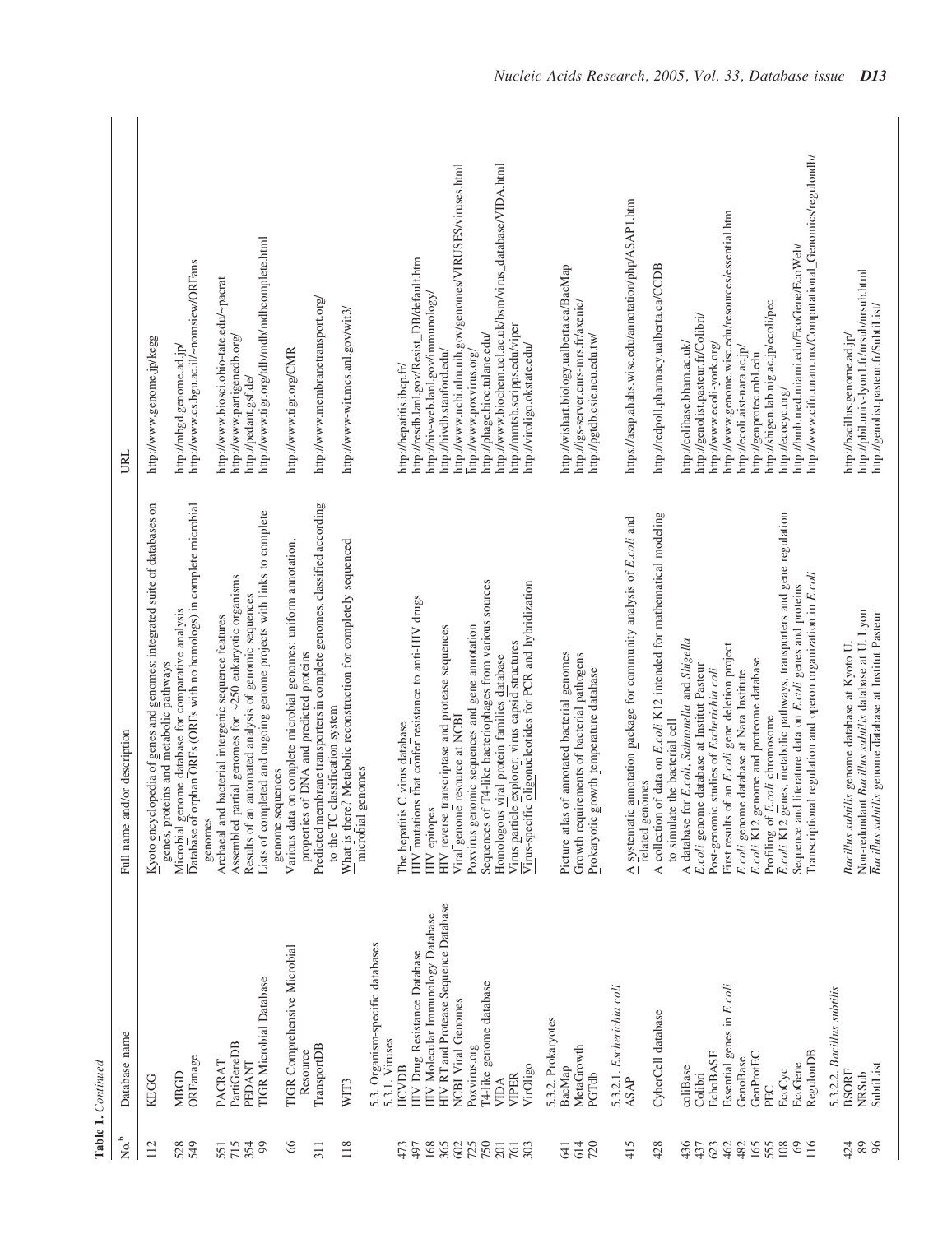|                                                         | Table 1. Continued                                                                                                      |                                                                                                                                                                                                                                                                                                                                                                              |                                                                                                                                                                                                                                                             |
|---------------------------------------------------------|-------------------------------------------------------------------------------------------------------------------------|------------------------------------------------------------------------------------------------------------------------------------------------------------------------------------------------------------------------------------------------------------------------------------------------------------------------------------------------------------------------------|-------------------------------------------------------------------------------------------------------------------------------------------------------------------------------------------------------------------------------------------------------------|
| $\mathrm{No.}^{\mathrm{b}}$                             | Database name                                                                                                           | d/or description<br>Full name an                                                                                                                                                                                                                                                                                                                                             | URL                                                                                                                                                                                                                                                         |
| 426<br>648<br>$68\,$<br>420<br>433<br>534<br>521<br>733 | 5.3.2.3. Other bacteria<br>PseudoCAP<br>CyanoBase<br>CampyDB<br>ClostriDB<br>LeptoList<br>MolliGen<br>BioCyc<br>CIDB    | aeruginosa genome database and community annotation<br>Chlamydia Interactive Database: gene expression data<br>unfinished genomes of Clostridium spp.<br>Campylobacter genome analysis<br>Pathway/genome databases for many bacteria<br>Leptospira interrogans genome<br>Genomic data on mollicutes<br>Cyanobacterial genomes<br>Pseudomonas<br>Finished and<br>Database for | http://www.it.deakin.edu.au/CIDB<br>http://cbi.labri.fr/outils/molligen/<br>http://bioinfo.hku.hk/LeptoList<br>http://www.kazusa.or.jp/cyano<br>http://www.pseudomonas.com/<br>http://campy.bham.ac.uk/<br>http://clostri.bham.ac.uk/<br>http://biocyc.org/ |
| 760<br>94<br>762                                        | Virulence Factors<br>RsGDB<br>VirFact                                                                                   | Bacterial virulence factors and pathogenicity islands<br>Reference database for microbial virulence factors<br>sphaeroides genome<br>Rhodobacter<br>project                                                                                                                                                                                                                  | http://www.hgsc.bcm.tmc.edu/projects/microbial/Rsphaeroides/<br>http://zdsys.chgb.org.cn/VFs/main.htm<br>http://virfact.burnham.org/                                                                                                                        |
| 439<br>$rac{409}{20}$<br>662                            | 5.3.3. Unicellular eukaryotes<br>Diatom EST Database<br>ApiEST-DB<br>CryptoDB                                           | ESTs from two diatom algae, Thalassiosira pseudonana and<br>EST sequences from various Apicomplexan parasites<br>Cryptosporidium parvum genome database                                                                                                                                                                                                                      | http://www.cbil.upenn.edu/paradbs-servlet<br>http://avesthagen.sznbowler.com/<br>http://cryptodb.org/                                                                                                                                                       |
| 46<br>328<br>586<br>698<br>359<br>72<br>$\overline{5}$  | LumbriBASE<br>Full-Malaria<br>PlasmoDB<br>DictyBase<br>TeruziDB<br>GeneDB<br>ToxoDB                                     | Full-length cDNA library from erythrocytic-stage Plasmodium falciparum<br>Curated database for various Sanger-sequenced genomes<br>Universal resource for Dictyostelium discoideum<br>ESTs of the earthworm Lumbricus rubellus<br>cruzi genome database<br>Toxoplasma gondii genome database<br>Phaeodactylum tricornutum<br>Plasmodium genome database<br>$I$ rypanosoma    | http://fullmal.ims.u-tokyo.ac.jp/<br>http://www.earthworms.org/<br>http://www.genedb.org/<br>http://plasmodb.org/<br>http://dictybase.org/<br>http://tcruzidb.org/<br>http://toxodb.org/                                                                    |
| 645<br>483<br>730<br>635<br>617<br>576<br>41            | Candida Genome<br>5.3.4.1. Yeasts<br>PROPHECY<br>Génolevures<br>5.3.4. Fungi<br>CandidaDB<br>CYGD<br>SCMD<br><b>AGD</b> | Saccharomyces cerevisiae morphological database: micrographs of budding<br>A comparison of S.cerevisiae and 14 other yeast species<br>Profiling of phenotypic characteristics in yeast<br>MIPS Comprehensive yeast genome database<br>Candida albicans genome database<br>Candida albicans genome database<br>Ashbya gossypii genome database<br>yeast mutants               | http://genolist.pasteur.fr/CandidaDB<br>http://www.candidagenome.org/<br>http://prophecy.lundberg.gu.se/<br>http://cbi.labri.fr/Genolevures<br>http://yeast.gi.k.u-tokyo.ac.jp/<br>http://mips.gsf.de/proj/yeast<br>http://agd.unibas.ch                    |
| 577<br>357<br>25                                        | TRIPLES<br>SCPD<br>SGD                                                                                                  | Transposon-insertion phenotypes, localization and expression in<br>Saccharomyces cerevisiae promoter database<br>Saccharomyces genome database                                                                                                                                                                                                                               | http://ygac.med.yale.edu/triples/<br>http://www.yeastgenome.org/<br>http://cgsigma.cshl.org/jian                                                                                                                                                            |
| 306<br>342<br>254                                       | Yeast snoRNA Database<br>Yeast Intron Database<br>MACK                                                                  | Ares lab database of splicesomal introns in S.cerevisiae<br>Yeast deletion project and mitochondria database<br>Yeast small nucleolar RNAs<br>Saccharomyces                                                                                                                                                                                                                  | http://www.cse.ucsc.edu/research/compbio/yeast_introns.html<br>http://www-deletion.stanford.edu/YDPM/YDPM_index.html<br>Yeast_snoRNA_Database/snoRNA_DataBase.html<br>http://www.bio.umass.edu/biochem/rna-sequence/                                        |
| 307<br>763                                              | YRC PDR<br>yMGV                                                                                                         | Yeast resource center public data repository<br>Yeast microarray global viewer                                                                                                                                                                                                                                                                                               | http://www.transcriptome.ens.fr/ymgv/<br>http://www.yeastrc.org/pdr/                                                                                                                                                                                        |
| 435<br>708<br>425<br>533<br>98                          | Phytophthora Functional Genomics<br>5.3.4.2. Other fungi<br>Database<br>COGEME<br><b>MNCDB</b><br>CADRE<br><b>OGD</b>   | ESTs and expression data from <i>P.infestans</i> and <i>P.sojae</i><br>Oomycete Genomics Database: ESTs and annotation<br>Phytopathogenic fungi and oomycete EST database<br>Central Aspergillus data repository<br>MIPS Neurospora crassa database                                                                                                                          | http://mips.gsf.de/proj/neurospora/<br>http://www.cadre.man.ac.uk/<br>http://www.pfgd.org/pfgd/<br>http://www.oomycete.net/<br>http://cogeme.ex.ac.uk                                                                                                       |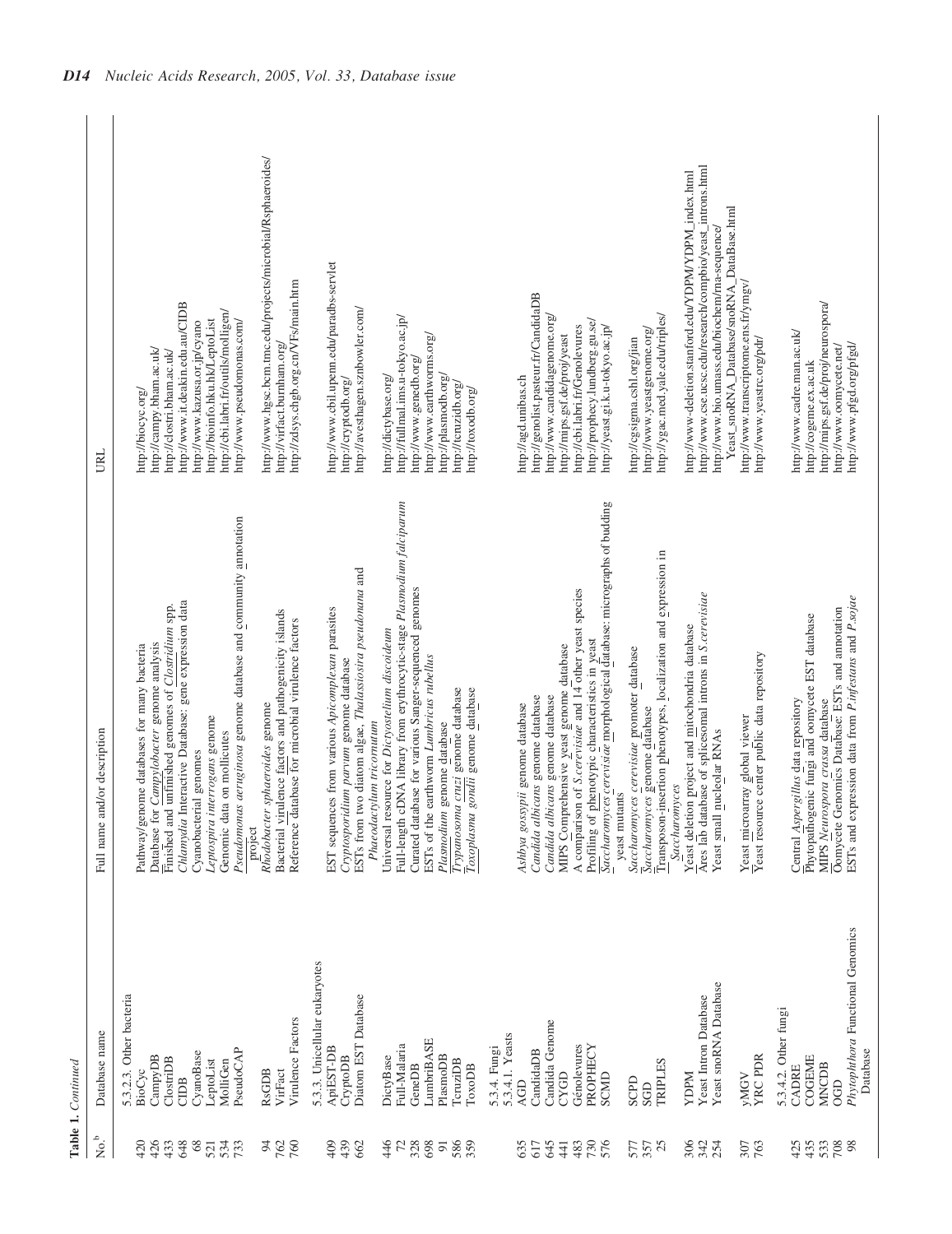|                                                                 | Table 1. Continued                                                                                                                                                                |                                                                                                                                                                                                                                                                                                                                                                                                                                                                                                                   |                                                                                                                                                                                                                                                                                                                                                                                                |
|-----------------------------------------------------------------|-----------------------------------------------------------------------------------------------------------------------------------------------------------------------------------|-------------------------------------------------------------------------------------------------------------------------------------------------------------------------------------------------------------------------------------------------------------------------------------------------------------------------------------------------------------------------------------------------------------------------------------------------------------------------------------------------------------------|------------------------------------------------------------------------------------------------------------------------------------------------------------------------------------------------------------------------------------------------------------------------------------------------------------------------------------------------------------------------------------------------|
| $\mathop{\rm No}\nolimits^{\mathfrak b}$                        | Database name                                                                                                                                                                     | Full name and/or description                                                                                                                                                                                                                                                                                                                                                                                                                                                                                      | URL                                                                                                                                                                                                                                                                                                                                                                                            |
| 570<br>100<br>238<br>304<br>430<br>51                           | 5.3.5.1. Caenorhabditis elegans<br>5.3.5. Invertebrates<br>C.elegans Project<br>Intronerator<br>WormBase<br>RNAIDB<br>WorfDB<br><b>WILMA</b>                                      | Data repository for C.elegans and C.briggsae: curated genome annotation,<br>Genome sequencing data at the Sanger Institute<br>Introns and splicing in $C$ .elegans and $C$ .briggsae<br>RNAi phenotypic analysis of C.elegans genes<br>genetic and physical maps, pathways<br>C.elegans annotation database<br>C.elegans ORFeome                                                                                                                                                                                  | http://www.sanger.ac.uk/Projects/C_elegans<br>http://www.cse.ucsc.edu/~kent/intronerator/<br>http://www.came.sbg.ac.at/wilma/<br>http://worfdb.dfci.harvard.edu/<br>http://www.wormbase.org/<br>http://www.rnai.org/                                                                                                                                                                           |
| 767<br>670<br>467<br>774<br>449<br>471<br>509<br>$\overline{r}$ | 5.3.5.2. Drosophila melanogaster<br>Drosophila microarray project<br>InterActive Fly<br>FlyBrain<br>FlyMine<br>GeniSys<br>$\rm FlyTrap$<br>FlyBase<br>GadFly<br><b>DPDB</b>       | Drosophila mutants created using GFP protein trap strategy<br>Enhancer- and promoter-inserted mutants of Drosophila<br>Data and tools for <i>Drosophila</i> gene expression studies<br>Integration of insect genomic and proteomic data<br>Drosophila genes and their roles in development<br>Drosophila sequences and genomic information<br>Database of the Drosophila nervous system<br>Genome annotation database of Drosophila<br>Drosophila polymorphism database                                           | http://sdb.bio.purdue.edu/fly/aimain/1aahome.htm<br>http://flybrain.neurobio.arizona.edu<br>http://www.flyarrays.com/fruitfly<br>http://genisys.kaist.ac.kr:8080/<br>http://flybase.bio.indiana.edu/<br>http://flytrap.med.yale.edu/<br>http://www.flymine.org/<br>http://www.fruitfly.org<br>http://dpdb.uab.es/                                                                              |
| 649<br>434<br>544<br>726<br>410<br>643<br>543<br>744<br>747     | 5.3.5.3. Other invertebrates<br>Ciliate IES-MDS Db<br>Nematode.net<br>NEMBASE<br><b>BeetleBase</b><br>SpodoBase<br>SilkSatDb<br>CnidBase<br>PPNEMA<br>AppaDB<br><b>SilkDB</b>     | A microsatellite database of the silkworm Bombyx mori<br>Macro- and micronuclear genes in spirotrichous ciliates<br>Genome database of the beetle Tribolium castaneum<br>Silkworm Bombyx mori ESTs, mutants, photographs<br>A database on the nematode Pristionchus pacificus<br>Cnidarian evolution and gene expression database<br>Nematode sequence and functional data database<br>Genomics of the butterfly Spodoptera frugiperda<br>Parasitic nematode sequencing project<br>Plant-parasitic nematode rRNAs | http://oxytricha.princeton.edu/dimorphism/database.htm<br>http://www.bioinformatics.ksu.edu/BeetleBase/<br>http://www.ab.a.u-tokyo.ac.jp/genome/<br>http://bioweb.ensam.inra.fr/spodobase/<br>http://bighost.area.ba.cnr.it/PPNEMA/<br>http://appadb.eb.tuebingen.mpg.de/<br>http://www.cdfd.org.in/silksatdb/<br>http://www.nematodes.org/<br>http://cnidbase.bu.edu/<br>http://nematode.net/ |
| 459<br>758<br>109<br>613<br>508<br>421                          | 6. Metabolic Enzymes and Pathways; Signaling Pathways<br>6.1. Enzymes and Enzyme Nomenclature<br>Enzyme Nomenclature<br>ENZYME<br>BRENDA<br>EzCatDB<br>SCOPEC<br>PDBrtf<br>IntEnz | Integrated enzyme database and enzyme nomenclature<br>Representation of target families of enzymes in PDB<br>IUBMB Nomenclature Committee recommendations<br>catalytic function to domain structure<br>Enzyme names and biochemical properties<br>Enzyme Catalytic Mechanism Database<br>Enzyme nomenclature and properties<br>Mapping of                                                                                                                                                                         | http://www.enzome.com/databases/scopec.php<br>http://www.chem.qmw.ac.uk/iubmb/enzyme<br>http://www.brenda.uni-koeln.de<br>http://www.expasy.org/enzyme<br>http://mbs.cbrc.jp/EzCatDB/<br>http://www.ebi.ac.uk/intenz<br>http://cgl.imim.es/pdbrtf/                                                                                                                                             |
| 644<br>112<br>114<br>$\frac{115}{117}$                          | 6.2. Metabolic Pathways<br>KEGG Pathway<br><b>UM-BBD</b><br>BioSilico<br>MetaCyc<br>PathDB                                                                                        | University of Minnesota biocatalysis and biodegradation database<br>Metabolic pathways and enzymes from various organisms<br>Metabolic and regulatory pathways in complete genomes<br>pathways, compounds and metabolism<br>Integrated access to various metabolic databases<br>Biochemical                                                                                                                                                                                                                       | http://www.genome.jp/kegg/pathway.html<br>http://www.ncgr.org/pathdb<br>http://umbbd.ahc.umn.edu/<br>http://biosilico.kaist.ac.kr/<br>http://metacyc.org                                                                                                                                                                                                                                       |
| 633<br>405                                                      | 6.3. Intermolecular Interactions and Signaling Pathways<br>aMAZE<br>3DID                                                                                                          | the annotation, management, and analysis of biochemical and<br>g domains: domain-domain interactions in proteins with<br>signalling pathway networks<br>structures<br>3D interactin<br>known 3D<br>A system for                                                                                                                                                                                                                                                                                                   | http://www.amaze.ulb.ac.be/<br>http://3did.embl.de                                                                                                                                                                                                                                                                                                                                             |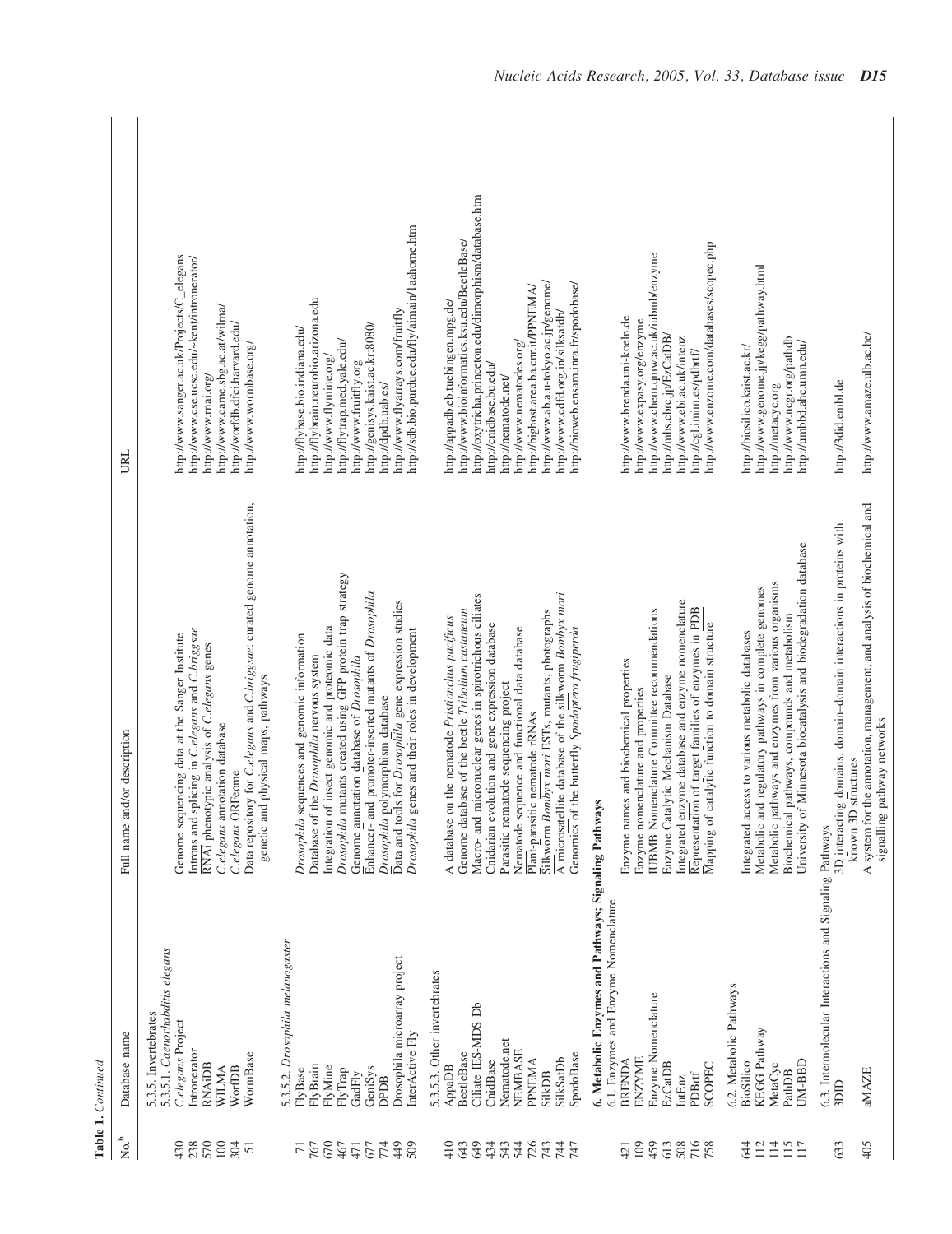|                            | Table 1. Continued                                                                  |                                                                                                                                                                                                 |                                                                                                           |
|----------------------------|-------------------------------------------------------------------------------------|-------------------------------------------------------------------------------------------------------------------------------------------------------------------------------------------------|-----------------------------------------------------------------------------------------------------------|
| $\mathrm{No}^{\mathrm{b}}$ | Database name                                                                       | Full name and/or description                                                                                                                                                                    | B                                                                                                         |
| 419<br>103<br>422          | <b>BioCarta</b><br><b>BRITE</b><br>BIND                                             | relations in information transmission and expression, part of<br>Online maps of metabolic and signaling pathways<br>interaction network database<br>Biomolecular<br>Biomolecular<br><b>KEGG</b> | http://www.biocarta.com/genes/allPathways.asp<br>http://www.genome.ad.jp/brite<br>http://www.bind.ca      |
| 659<br>104                 | DDIB<br>DIP                                                                         | Database of interacting proteins: experimentally determined protein-protein<br>Database of domain interactions and binding                                                                      | http://dip.doe-mbi.ucla.edu<br>http://www.ddib.org/                                                       |
| 105                        | DRC                                                                                 | Database of ribosomal crosslinks<br>interactions                                                                                                                                                | http://www.mpimg-berlin-dahlem.mpg.de/~ag_ribo/ag_brimacombe/drc                                          |
| 664<br>329                 | GeneNet<br>hp-DPI                                                                   | Database on gene network components<br>Database of protein interactions in Helicobacter pylori                                                                                                  | http://wwwmgs.bionet.nsc.ru/mgs/gnw/genenet<br>http://dpi.nhri.org.tw/hp/                                 |
| 688                        | HPID                                                                                | Human protein interaction database                                                                                                                                                              | http://www.hpid.org/                                                                                      |
| 770<br>507                 | Inter-Chain Beta-Sheets<br>IntAct project                                           | Protein-protein interactions mediated by interchain beta-sheet formation<br>Protein-protein interaction data                                                                                    | http://www.igb.uci.edu/servers/icbs/<br>http://www.ebi.ac.uk/intact                                       |
| 510<br>718                 | InterDom<br>PDZBase                                                                 | Protein-protein interactions involving PDZ domains<br>Putative protein domain interactions                                                                                                      | http://icb.med.cornell.edu/services/pdz/start<br>http://interdom.lit.org.sg                               |
| 749                        | Protein-protein interfaces                                                          | Interacting residues in protein-protein interfaces in PDB                                                                                                                                       | http://home.ku.edu.tr/~okeskin/INTERFACE/INTERFACES.html                                                  |
| 773<br>748                 | POINT<br>PINdb                                                                      | Proteins interacting in nucleus (human and yeast)<br>human protein-protein interactome<br>Prediction of 1                                                                                       | http://point.nchc.org.tw/<br>http://pin.mskcc.org/                                                        |
| 616<br>612                 | PSIbase                                                                             | proteins with known 3D structures<br>Interaction of                                                                                                                                             | http://psimap.kaist.ac.kr/                                                                                |
| 571                        | Reactome<br>ROSPath                                                                 | Reactive oxygen species (ROS) signaling pathway<br>A knowledgebase of biological pathways                                                                                                       | http://www.reactome.org/<br>http://rospath.ewha.ac.kr/                                                    |
| 395                        | STCDB                                                                               | Signal transductions classification database                                                                                                                                                    | http://bibiserv.techfak.uni-bielefeld.de/stcdb/                                                           |
| 582<br>341                 | TRANSPATH<br><b>STRING</b>                                                          | Gene regulatory networks and microarray analysis<br>Predicted functional associations between proteins                                                                                          | http://www.biobase.de/pages/products/databases.html<br>http://string.embl.de/                             |
|                            | 7.1. Model organisms, comparative genomics<br>7. Human and other Vertebrate Genomes |                                                                                                                                                                                                 |                                                                                                           |
|                            | <b>ACeDB</b>                                                                        | C.elegans, S.pombe and human genomic information                                                                                                                                                | http://www.acedb.org/                                                                                     |
| 26                         | <b>AllGenes</b>                                                                     | Human and mouse gene, transcript and protein annotation                                                                                                                                         | http://www.allgenes.org/                                                                                  |
| 65<br>647                  | Chick VD<br><b>ArkDB</b>                                                            | Genome databases for farm and other animals<br>Sequence variation in the chicken genome                                                                                                         | http://chicken.genomics.org.cn/<br>http://www.thearkdb.org/                                               |
| 286                        | Cre Transgenic Database                                                             | Cre transgenic mouse lines with links to publications                                                                                                                                           | http://www.mshri.on.ca/nagy/                                                                              |
| 660                        | DED                                                                                 | Database of evolutionary distances                                                                                                                                                              | http://warta.bio.psu.edu/DED/                                                                             |
| 465<br>27                  | FANTOM<br>Ensembl                                                                   | Functional annotation of mouse full-length cDNA clones<br>Annotated information on eukaryotic genomes                                                                                           | http://fantom2.gsc.riken.go.jp<br>http://www.ensembl.org/                                                 |
| 468                        | <b>FREP</b>                                                                         | Functional repeats in mouse cDNAs                                                                                                                                                               | http://facts.gsc.riken.go.jp/FREP/                                                                        |
| 673                        | <b>GALA</b>                                                                         | Genomic alignment, annotation and experimental results                                                                                                                                          | http://gala.cse.psu.edu/                                                                                  |
| 605<br>347                 | HomoloGene<br>GenetPig                                                              | Automatically detected homologous genes in complete eukaryotic genomes<br>Genes controlling economic traits in pig                                                                              | http://www.ncbi.nlm.nih.gov/entrez/query.fcgi?db=homologene<br>http://www.infobiogen.fr/services/Genetpig |
| 690                        | Inparanoid                                                                          | eukaryotic orthologs<br>A database of                                                                                                                                                           | http://inparanoid.cgb.ki.se/                                                                              |
| 696                        | 百                                                                                   | International protein index: non-redundant sets of human, mouse and rat<br>proteins                                                                                                             | http://www.ebi.ac.uk/IPI                                                                                  |
| 777                        | KaryotypeDB                                                                         | Karyotype and chromosome information for animal and plant species                                                                                                                               | http://www.nenno.it/karyotypedb/                                                                          |
| 400<br>$87\,$              | Mouse Genome Informatics<br>KOG                                                     | Eukaryotic orthologous groups of proteins<br>Formerly mouse genome database                                                                                                                     | http://www.ncbi.nlm.nih.gov/COG/new/shokog.cgi<br>http://www.informatics.jax.org/                         |
| 540                        | MTID                                                                                | Mouse transposon insertion database                                                                                                                                                             | http://mouse.ccgb.umn.edu/transposon/                                                                     |
| 703<br>556                 | NegProt<br>PEDE                                                                     | Negative Proteome: a tool for comparison of complete proteomes<br>Pig EST data explorer: full-length cDNAs and ESTs                                                                             | http://superfly.ucsd.edu/negprot                                                                          |
| 665                        | PhenomicDB                                                                          | Comparison of phenotypes of orthologous genes in human and model                                                                                                                                | http://www.phenomicdb.de/<br>http://pede.gene.staff.or.jp/                                                |
| 724                        | Polymorphix                                                                         | sequence polymorphisms<br>A database of<br>organisms                                                                                                                                            | http://pbil.univ-lyon1.fr/polymorphix/query.php                                                           |
| 93<br>625                  | Rat Genome Database<br>RatMap                                                       | Rat genetic and genomic data<br>Rat genome tools and data                                                                                                                                       | http://rgd.mcw.edu/<br>http://ratmap.org/                                                                 |
|                            |                                                                                     |                                                                                                                                                                                                 |                                                                                                           |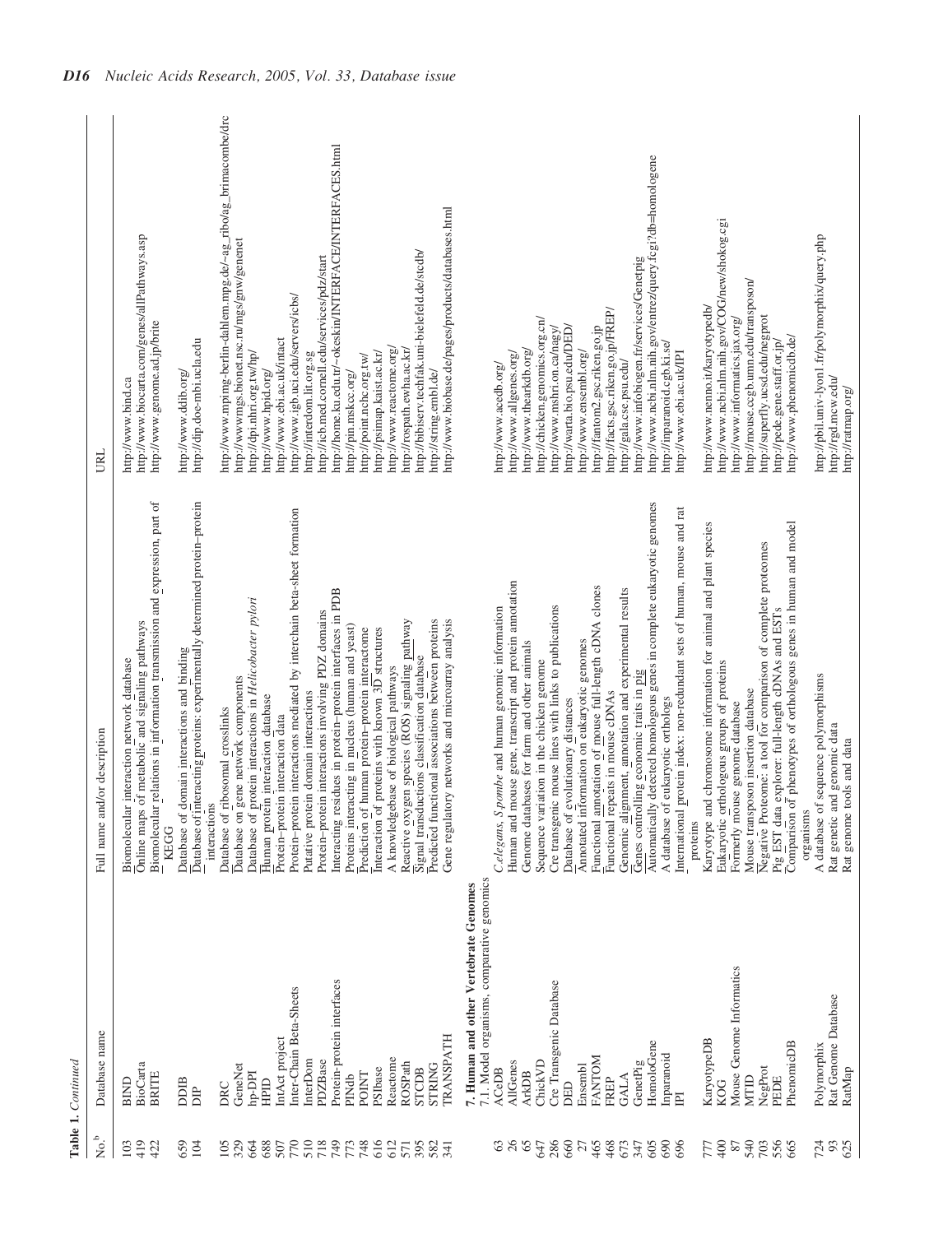|                            | Table 1. Continued                                                   |                                                                                                                                                                                                                                                    |                                                                                                                                                                   |
|----------------------------|----------------------------------------------------------------------|----------------------------------------------------------------------------------------------------------------------------------------------------------------------------------------------------------------------------------------------------|-------------------------------------------------------------------------------------------------------------------------------------------------------------------|
| $\mathrm{No}^{\mathrm{b}}$ | Database name                                                        | Full name and/or description                                                                                                                                                                                                                       | E                                                                                                                                                                 |
| 751                        | TAED                                                                 | evolution database: a phylogeny-based tool for comparative<br>The adaptive<br>genomics                                                                                                                                                             | http://www.bioinfo.no/tools/TAED                                                                                                                                  |
| 5<br>319<br>$\circ$<br>783 | <b>TIGR</b> Gene Indices<br>UniGene<br>UniSTS<br>VEGA                | Vertebrate genome annotation: a repository for manual annotation of<br>Unified clusters of ESTs and full-length mRNA sequences<br>Unified view of sequence tagged sites with mapping data<br>Organism-specific databases of EST and gene sequences | http://www.ncbi.nlm.nih.gov/entrez/query.fcgi?db=unists<br>http://www.ncbi.nlm.nih.gov/UniGene/<br>http://www.tigr.org/tdb/tgi.shtml<br>http://vega.sanger.ac.uk/ |
| 101                        | <b>ZFIN</b>                                                          | finished vertebrate genome sequences<br>Zebrafish information network                                                                                                                                                                              | http://zfin.org/                                                                                                                                                  |
|                            | 7.2. Human genome databases, maps and viewers                        |                                                                                                                                                                                                                                                    |                                                                                                                                                                   |
| 27                         | Ensembl                                                              | Annotated information on eukaryotic genomes                                                                                                                                                                                                        | http://www.ensembl.org/                                                                                                                                           |
| 349<br>404                 | AluGene<br>$C_{\rm TO}$ W $21$                                       | map in the human genome<br>Human chromosome 21 database<br>Complete Alu                                                                                                                                                                            | http://bioinfo.weizmann.ac.il/crow21/<br>http://alugene.tau.ac.il/                                                                                                |
| 55                         | GB4-RH                                                               | human radiation hybrid maps<br>Genebridge <sup>4</sup>                                                                                                                                                                                             | http://www.sanger.ac.uk/Software/RHserver/RHserver.shtml                                                                                                          |
| 56                         | GenAtlas<br>GDB                                                      | Human genes, markers and phenotypes<br>and genomic maps<br>Human genes                                                                                                                                                                             | http://www.gdb.org/                                                                                                                                               |
| 57<br>350<br>348           | GeneCards<br>GeneLoc                                                 | database (formerly UDB-Unified database for human<br>Integrated database of human genes, maps, proteins and diseases<br>Gene location                                                                                                              | http://genecards.weizmann.ac.il/geneloc/<br>http://bioinfo.weizmann.ac.il/cards/<br>http://www.genatlas.org/                                                      |
|                            |                                                                      | genome mapping)                                                                                                                                                                                                                                    |                                                                                                                                                                   |
|                            | GenMapDB<br>GeneNest                                                 | of human, mouse, zebrafish, etc.<br>Mapped human BAC clones<br>Gene indices                                                                                                                                                                        | http://genenest.molgen.mpg.de/                                                                                                                                    |
|                            | Gene Resource Locator                                                | ESTs with finished human sequence<br>Alignment of                                                                                                                                                                                                  | http://genomics.med.upenn.edu/genmapdb<br>http://grl.gi.k.u-tokyo.ac.jp/                                                                                          |
|                            | HOWDY                                                                | Human organized whole genome database                                                                                                                                                                                                              | http://www-alis.tokyo.jst.go.jp/HOWDY/                                                                                                                            |
| $\mbox{6}0$<br>77          | Human BAC Ends<br>HuGeMap                                            | Human genome genetic and physical map data<br>Non-redundant human BAC end sequences                                                                                                                                                                | http://www.tigr.org/tdb/humgen/bac_end_search/bac_end_intro.html<br>http://www.infobiogen.fr/services/Hugemap                                                     |
| 597                        | Human Genome Segmental Duplication<br>Database                       | Segmental duplications in the human genome                                                                                                                                                                                                         | http://projects.tcag.ca/humandup                                                                                                                                  |
| $\overline{6}$             | <b>IXDB</b>                                                          | Physical maps of human chromosome X                                                                                                                                                                                                                | http://ixdb.mpimg-berlin-dahlem.mpg.de/                                                                                                                           |
| 697                        | L1Base                                                               | Functional annotation and prediction of LINE-1 elements                                                                                                                                                                                            | http://line1.molgen.mpg.de/                                                                                                                                       |
| 54<br>600                  | Map Viewer<br><b>MGC</b>                                             | Mammalian genome collection: full-length ORFs for human, mouse and rat<br>Display of genomic information by chromosomal position                                                                                                                   | http://www.ncbi.nlm.nih.gov/mapview/<br>http://mgc.nci.nih.gov/                                                                                                   |
|                            |                                                                      | genes                                                                                                                                                                                                                                              |                                                                                                                                                                   |
| 391                        | NCBI RefSeq<br>ParaDB                                                | Non-redundant collection of naturally occurring biological molecules                                                                                                                                                                               | http://www.ncbi.nlm.nih.gov/RefSeq/                                                                                                                               |
| ${\cal C}$                 | RHdb                                                                 | Paralogy mapping in human genomes<br>Radiation hybrid map data                                                                                                                                                                                     | http://abi.marseille.inserm.fr/paradb/<br>http://www.ebi.ac.uk/RHdb                                                                                               |
| 592                        | SKY/M-FISH and CGH                                                   | Fluorescent images of chromosomes and cytogenetic data                                                                                                                                                                                             | http://www.ncbi.nlm.nih.gov/sky/                                                                                                                                  |
|                            | <b>STACK</b>                                                         | alignment and consensus knowledgebase<br>Sequence tag                                                                                                                                                                                              | http://www.sanbi.ac.za/Dbases.html                                                                                                                                |
| 596<br>684<br>316          | The Chromosome 7 Annotation Project<br>UCSC Genome Browser<br>TRBase | A comprehensive description of human chromosome 7<br>Tandem repeats in the human genome<br>Genome assemblies and annotation                                                                                                                        | http://bioinfo.ex.ac.uk/trbase<br>http://genome.ucsc.edu/<br>http://www.chr7.org/                                                                                 |
|                            |                                                                      |                                                                                                                                                                                                                                                    |                                                                                                                                                                   |
| 685                        | 7.3. Human proteins<br>H-InvDB                                       | Full-length human cDNA clones                                                                                                                                                                                                                      | http://www.h-invitational.jp/                                                                                                                                     |
| 499                        | <b>HPMR</b>                                                          | Human plasma membrane receptome: sequences, literature and expression<br>data                                                                                                                                                                      | http://receptome.stanford.edu/                                                                                                                                    |
| 500                        | HPRD                                                                 | Human protein reference database: domain architecture, post-translational                                                                                                                                                                          | http://www.hprd.org                                                                                                                                               |
| $\frac{37}{171}$           | HUGE<br>HUNT                                                         | Human unidentified gene-encoded large (>50 kDa) protein and cDNA<br>transcripts: amotated full-length cDNAs<br>modifications and disease association<br>Human novel                                                                                | http://www.kazusa.or.jp/huge<br>http://www.hri.co.jp/HUNT                                                                                                         |
| 522                        | LIFEdb                                                               | sequences                                                                                                                                                                                                                                          |                                                                                                                                                                   |
| 312                        | trome, trEST and trGEN:                                              | interaction and functions of human proteins<br>predicted human protein sequences<br>Databases of<br>Localization,                                                                                                                                  | ftp://ftp.isrec.isb-sib.ch/pub/databases/<br>http://www.dkfz.de/LIFEdb                                                                                            |
| 661                        | 8. Human Genes and Diseases<br>8.1. General Databases<br>DG-CST      | conserved sequence tags<br>Disease gene                                                                                                                                                                                                            | http://143.225.208.11/cst3/                                                                                                                                       |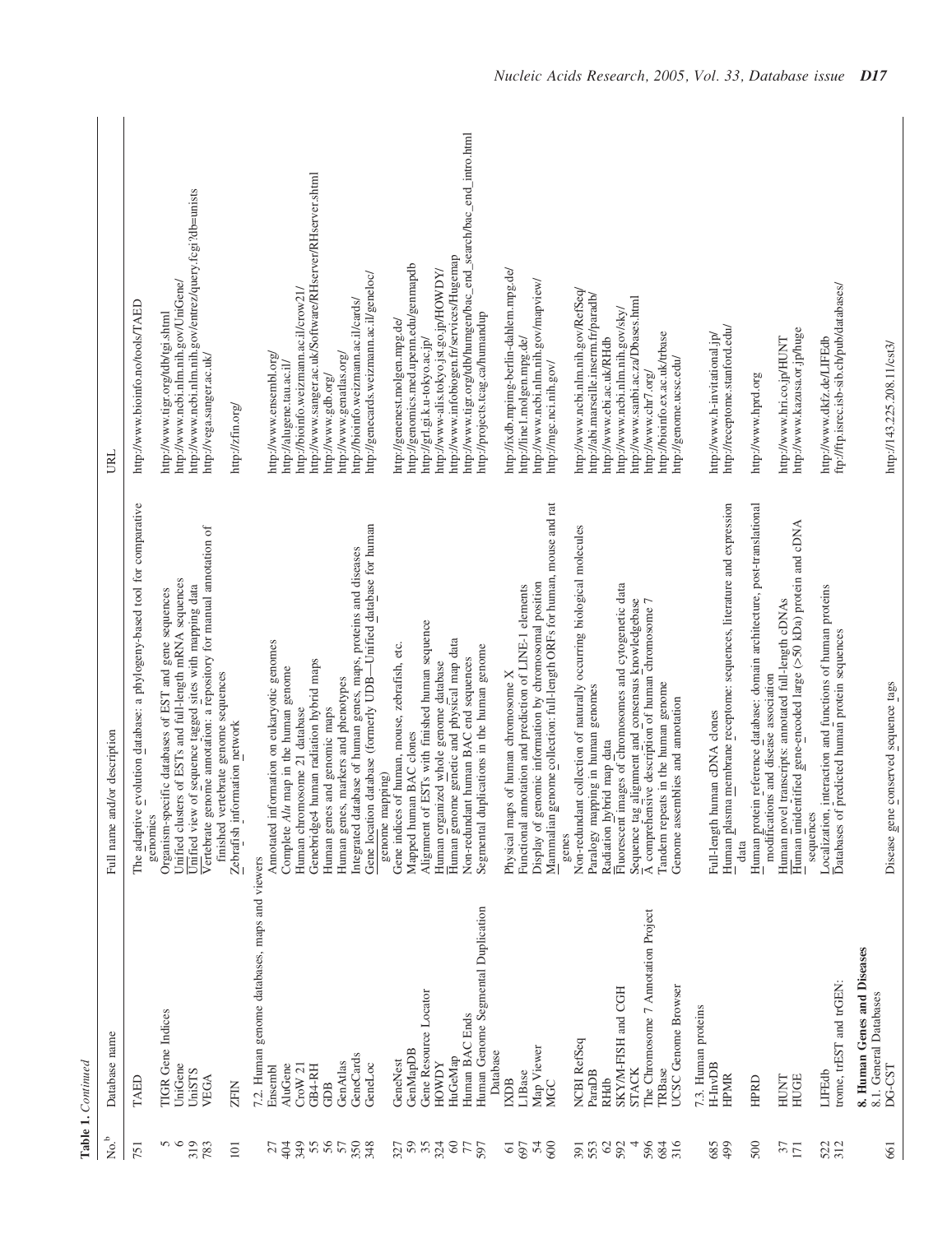|                            | Table 1. Continued                                                                                                                                                                   |                                                                                                                                                                                                                           |                                                                                                                                                |
|----------------------------|--------------------------------------------------------------------------------------------------------------------------------------------------------------------------------------|---------------------------------------------------------------------------------------------------------------------------------------------------------------------------------------------------------------------------|------------------------------------------------------------------------------------------------------------------------------------------------|
| $\mathrm{No}^{\mathrm{b}}$ | Database name                                                                                                                                                                        | and/or description<br>Full name                                                                                                                                                                                           | URL                                                                                                                                            |
| 683                        | HCAD                                                                                                                                                                                 | Human chromosome aberration database: chromosomal breakpoints and<br>affected genes                                                                                                                                       | http://www.pdg.cnb.uam.es/UniPub/HCAD/                                                                                                         |
| ${}^{\circ}$<br>548        | Homophila<br><b>OMIA</b>                                                                                                                                                             | Online Mendelian inheritance in animals: a catalog of animal genetic and<br>homologs of human disease genes to<br>genomic disorders<br>Drosophila                                                                         | http://superfly.ucsd.edu/homophila/<br>http://www.angis.org.au/omia                                                                            |
| 143                        | <b>OMIM</b>                                                                                                                                                                          | Online Mendelian inheritance in man: a catalog of human genetic and<br>genomic disorders                                                                                                                                  | http://www.ncbi.nlm.nih.gov/entrez/query.fcgi?db=OMIM                                                                                          |
| 146<br>550<br>554<br>358   | SOURCE<br>PathBase<br>ORFDB<br>PMD                                                                                                                                                   | Functional genomics resource for human, mouse and rat<br>European mutant mice histopathology database: images<br>Collection of ORFs that are sold by Invitrogen<br>Compilation of protein mutant data                     | http://source.stanford.edu/<br>http://pmd.ddbj.nig.ac.jp/<br>http://orf.invitrogen.com/<br>http://www.pathbase.net/                            |
| 119<br>416<br>654<br>655   | 8.2.1. General polymorphism databases<br>Cypriot national mutation database<br>8.2. Human Mutations Databases<br>Database of Genomic Variants<br><b>BayGenomics</b><br><b>ALFRED</b> | Human genomic variants: frequency, segmental duplications and genome<br>Genes relevant to cardiovascular and pulmonary disease<br>Allele frequencies and DNA polymorphisms<br>Disease mutations in the Cypriot population | http://www.goldenhelix.org/cypriot/<br>http://projects.tcag.ca/variation/<br>http://baygenomics.ucsf.edu/<br>http://alfred.med.yale.edu/       |
| 669<br>595<br>127          | dbQSNP<br>dbSNP<br>FESD                                                                                                                                                              | Functional element SNPs database: SNPs located within promoters, UTRs,<br>Quantification of SNP allele frequencies database<br>Database of single nucleotide polymorphisms<br>gaps<br>assembly                            | http://combio.kribb.re.kr/ksnp/resd/<br>http://www.ncbi.nlm.nih.gov/SNP/<br>http://qsnp.gen.kyushu-u.ac.jp/                                    |
| 496<br>133<br>131          | <b>HGVS</b> Databases<br><b>HGV</b> base<br>HGMD                                                                                                                                     | Human genome variation database: curated human polymorphisms<br>A compilation of human mutation databases<br>Human gene mutation database<br>etc., of human genes                                                         | http://hgvbase.cgb.ki.se/<br>http://www.hgmd.org/<br>http://www.hgvs.org/                                                                      |
| 367<br>517                 | <b>JSNP</b><br><b>QdI</b>                                                                                                                                                            | Immuno polymorphism database<br>Japanese SNP database                                                                                                                                                                     | http://snp.ims.u-tokyo.ac.jp/<br>http://www.ebi.ac.uk/ipd                                                                                      |
| 45<br>344                  | SNP Consortium database<br>rSNP Guide                                                                                                                                                | SNPs in regulatory gene regions<br>SNP Consortium data                                                                                                                                                                    | http://wwwmgs.bionet.nsc.ru/mgs/systems/rsnp/<br>http://snp.cshl.org/                                                                          |
| 626<br>590<br>755          | <b>SNPeffect</b><br>TopoSNP<br>TPMD                                                                                                                                                  | Taiwan polymorphic microsatellite marker database<br>Topographic database of non-synonymous SNPs<br>Phenotypic effects of human coding SNPs                                                                               | http://gila.bioengr.uic.edu/snp/toposnp<br>http://tpmd.nhri.org.tw/<br>http://snpeffect.vib.be/                                                |
| 122                        | Atlas of Genetics and Cytogenetics in<br>Oncology and Haematology<br>8.2.2. Cancer                                                                                                   | Cancer-related genes, chromosomal abnormalities in oncology and<br>haematology, and cancer-prone diseases                                                                                                                 | http://www.infobiogen.fr/services/chromcancer/                                                                                                 |
| 593                        | Cancer Chromosomes                                                                                                                                                                   | clinical and reference information on cancer-related<br>aberrations<br>Cytogenetic,                                                                                                                                       | http://www.ncbi.nlm.nih.gov/entrez/query.fcgi?db=cancerchromosomes                                                                             |
| 431<br>651                 | COSMIC<br>CGED                                                                                                                                                                       | somatic mutations in cancer: sequence data, samples and<br>expression database<br>publications<br>Cancer gene<br>Catalogue of                                                                                             | http://www.sanger.ac.uk/perl/CGP/cosmic<br>http://love2.aist-nara.ac.jp/CGED                                                                   |
| 126<br>362<br>152          | Germline p53 Mutations<br><b>IARC</b> TP53 Database<br><b>MTB</b>                                                                                                                    | Mouse tumor biology database: tumor types, genes, classification,<br>Mutations in human tumor and cell line p53 gene<br>Human TP53 somatic and germline mutations                                                         | http://www.lf2.cuni.cz/win/projects/germline_mut_p53.htm<br>http://tumor.informatics.jax.org/<br>http://www.iarc.fr/p53/                       |
| 709<br>153<br>148          | Oral Cancer Gene Database<br>RB1 Gene Mutation DB<br>OncoMine                                                                                                                        | molecular data for genes involved in oral cancer<br>Mutations in the human retinoblastoma (RB1) gene<br>Cancer microarray data by gene or cancer type<br>incidence, pathology<br>Cellular and                             | http://www.tumor-gene.org/Oral/oral.html<br>http://www.d-lohmann.de/Rb/<br>http://www.oncomine.org/                                            |
| 574<br>579<br>149<br>155   | SV40 Large T-Antigen Mutants<br>Tumor Gene Family Databases<br>SNP500Cancer<br><b>RTCGD</b>                                                                                          | Cellular, molecular and biological data about genes involved in various<br>Re-sequenced SNPs from 102 reference samples<br>Mouse retroviral tagged cancer gene database<br>SV40 large tumor antigen gene<br>Mutations in  | http://supernova.bio.pitt.edu/pipaslab/<br>http://www.tumor-gene.org/tgdf.html<br>http://snp500cancer.nci.nih.gov<br>http://rtcgd.ncifcrf.gov/ |
|                            |                                                                                                                                                                                      | cancers                                                                                                                                                                                                                   |                                                                                                                                                |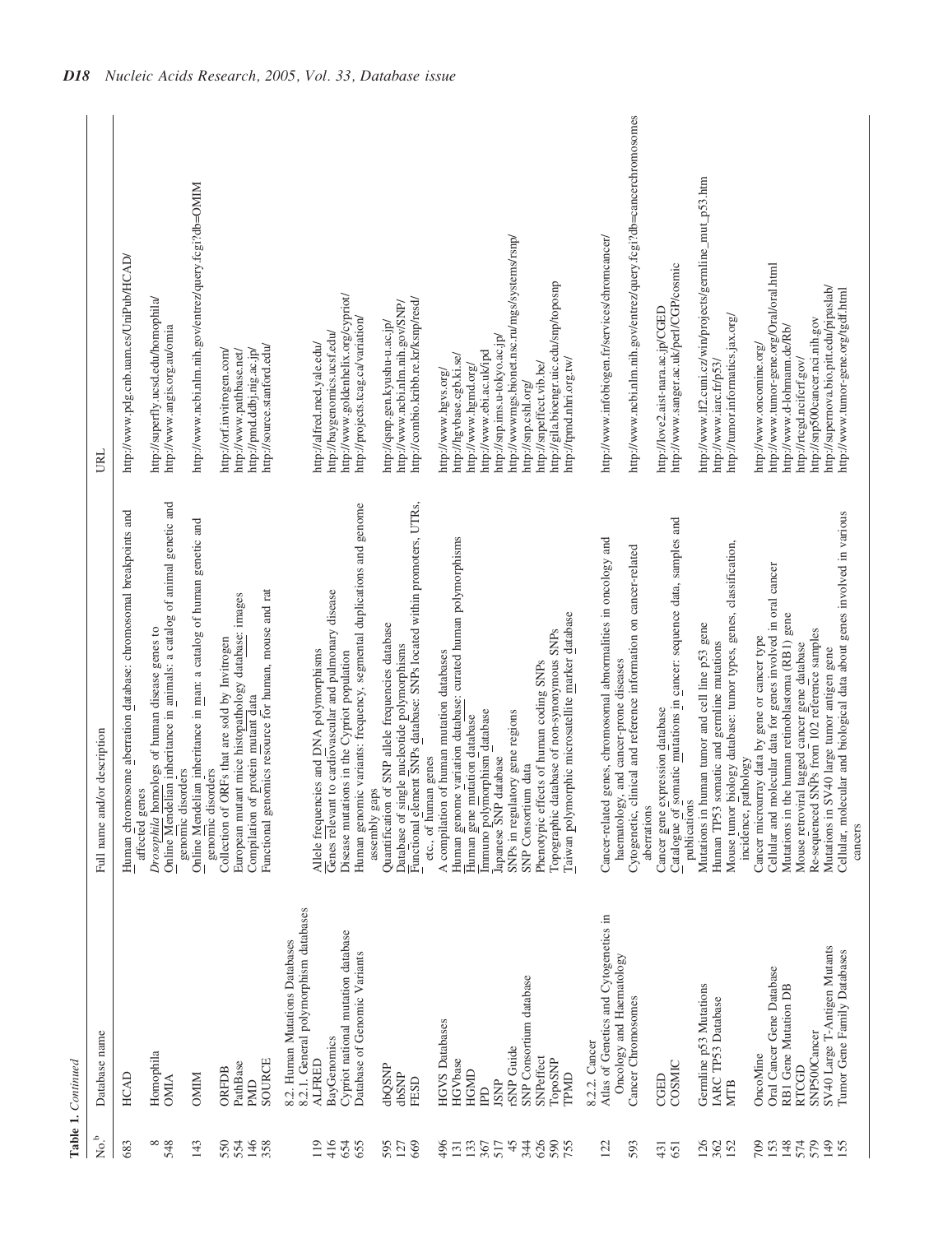|                            | Table 1. Continued                                                                                           |                                                                                                                                                                                                                      |                                                                                                                |
|----------------------------|--------------------------------------------------------------------------------------------------------------|----------------------------------------------------------------------------------------------------------------------------------------------------------------------------------------------------------------------|----------------------------------------------------------------------------------------------------------------|
| $\mathrm{No}^{\mathrm{b}}$ | Database name                                                                                                | and/or description<br>Full name                                                                                                                                                                                      | ğ                                                                                                              |
| 768<br>120                 | 8.2.3. Gene-, system- or disease-specific<br>Androgen Receptor Gene Mutations<br>Database<br><b>ALPSbase</b> | Autoimmune lymphoproliferative syndrome database<br>Mutations in the androgen receptor gene                                                                                                                          | http://www.mcgill.ca/androgendb/<br>http://research.nhgri.nih.gov/alps/                                        |
| 123<br>594<br>124          | CASRDB<br><b>BTK</b> base<br>CarpeDB                                                                         | Calcium-sensing receptor database: CASR mutations causing<br>gistry for X-linked agammaglobulinemia<br>Comprehensive database on the genetics of epilepsy<br>hypercalcemia and/or hyperparathyroidism<br>Mutation re | http://www.casrdb.mcgill.ca/<br>http://bioinf.uta.fi/BTKbase/<br>http://www.carpedb.ua.edu/                    |
| 125                        | Cytokine Gene Polymorphism in Human<br>Disease                                                               | Cytokine gene polymorphism literature database                                                                                                                                                                       | http://bris.ac.uk/pathandmicro/services/GAI/cytokine4.htm                                                      |
| 460<br>137                 | Collagen Mutation Database<br>ERGDB                                                                          | Human type I and type III collagen gene mutations<br>Estrogen responsive genes database                                                                                                                              | http://research.i2r.a-star.edu.sg/promoter/Ergdb-v11/<br>http://www.le.ac.uk/genetics/collagen/                |
| 164<br>363                 | GOLD.db<br>FUNPEP                                                                                            | Low-complexity peptides capable of forming amyloid plaque<br>Genomics of lipid-associated disorders database                                                                                                         | http://www.cmbi.kun.nl/swift/FUNPEP/gergo/                                                                     |
| 129<br>130                 | <b>HaemB</b><br><b>GRAP</b>                                                                                  | Mutants of G-protein coupled receptors of family A<br>Factor IX gene mutations, insertions and deletions                                                                                                             | http://www.kcl.ac.uk/ip/petergreen/haemBdatabase.html<br>http://tinygrap.uit.no/GRAP/<br>http://gold.tugraz.at |
| 680<br>491                 | HbVar<br><b>HAGR</b>                                                                                         | Human ageing genomic resources: genes related to ageing in humans and<br>Human hemoglobin variants and thalassemias                                                                                                  | http://globin.cse.psu.edu/globin/hbvar<br>http://genomics.senescence.info/                                     |
| 134                        | Human p53/hprt, rodent lacI/lacZ                                                                             | Mutations at the human p53 and hprt genes; rodent transgenic lacI and lacZ<br>model organisms                                                                                                                        | http://www.ibiblio.org/dnam/mainpage.html                                                                      |
| 135<br>506                 | Human PAX2 Allelic Variant Database<br>Human PAX6 Allelic Variant Database<br>databases<br><b>INFEVERS</b>   | Hereditary inflammatory disorder and familial mediterranean fever<br>n human PAX6 gene<br>Mutations in human PAX2 gene<br>mutations<br>Mutations in                                                                  | http://fmf.igh.cnrs.fr/infevers<br>http://pax2.hgu.mrc.ac.uk/<br>http://pax6.hgu.mrc.ac.uk/                    |
| 139                        | <b>KinMutBase</b>                                                                                            | Disease-causing protein kinase mutations<br>data<br>mutation                                                                                                                                                         | http://www.uta.fi/imt/bioinfo/KinMutBase/                                                                      |
| 523<br>142                 | Lowe Syndrome Mutation Database<br><b>NCL Mutation Database</b>                                              | Polymorphisms in neuronal ceroid lipofuscinoses genes<br>Mutations causing Lowe oculocerebrorenal syndrome                                                                                                           | http://research.nhgri.nih.gov/lowe/<br>http://www.ucl.ac.uk/ncl.                                               |
| 144<br>559                 | PAHdb<br>PGDB                                                                                                | Mutations at the phenylalanine hydroxylase locus<br>prostatic diseases gene database<br>Prostate and                                                                                                                 | http://www.mcgill.ca/pahdb/<br>http://www.ucsf.edu/pgdb/                                                       |
| 145<br>147                 | PTCH1 Mutation Database<br>PHEXdb                                                                            | PHEX mutations causing X-linked hypophosphatemia<br>Mutations and SNPs found in PTCH1 gene                                                                                                                           | http://www.cybergene.se/PTCH/ptchbase.html<br>http://www.phexdb.mcgill.ca/                                     |
| 632                        | T1Dbase<br><b>SCAdb</b>                                                                                      | Spinocerebellar ataxia candidate gene database<br>A resource for type 1 diabetes research                                                                                                                            | http://ymbc.ym.edu.tw/cgi-bin/SCA/list.cgi?display=map<br>http://t1dbase.org/                                  |
| 752                        | Rearrangement Database<br>The Autism Chromosome                                                              | Curated collection of genomic features related to autism                                                                                                                                                             | http://projects.tcag.ca/autism                                                                                 |
| 753                        | The Lafora Database                                                                                          | Mutations and polymorphisms associated with Lafora progressive<br>myoclonus epilepsy                                                                                                                                 | http://projects.tcag.ca/lafora/                                                                                |
|                            | 9. Microarray Data and other Gene Expression Databases                                                       |                                                                                                                                                                                                                      |                                                                                                                |
| 634<br>338                 | ArrayExpress<br>5'SAGE                                                                                       | Public collection of microarray gene expression data<br>analysis of gene expression<br>5'-end serial                                                                                                                 | http://www.ebi.ac.uk/arrayexpress<br>http://5sage.gi.k.u-tokyo.ac.jp/                                          |
| $\overline{c}$<br>$\Box$   | BodyMap<br>Axeldb                                                                                            | Human and mouse gene expression data<br>Gene expression in Xenopus laevis                                                                                                                                            | http://www.dkfz-heidelberg.de/abt0135/axeldb.htm<br>http://bodymap.ims.u-tokyo.ac.jp/                          |
| 417<br>432                 | CleanEx<br><b>BGED</b>                                                                                       | Expression reference database, linking heterogeneous expression data to<br>Brain gene expression database                                                                                                            | http://love2.aist-nara.ac.jp/BGED<br>http://www.cleanex.isb-sib.ch/                                            |
| 657                        | dbERGEII                                                                                                     | experimental results on gene expression: genomic alignment,<br>cross-dataset comparisons<br>Database of<br>facilitate                                                                                                | http://dberge.cse.psu.edu/menu.html                                                                            |
| 454                        | EICO DB                                                                                                      | Expression-based imprint candidate organiser: a database for discovery of<br>annotation and experimental data                                                                                                        | http://fantom2.gsc.riken.jp/EICODB/                                                                            |
| 455                        | emap Atlas                                                                                                   | Edinburgh mouse atlas: a digital atlas of mouse embryo development and<br>spatially mapped gene expression<br>novel imprinted genes                                                                                  | http://genex.hgu.mrc.ac.uk/                                                                                    |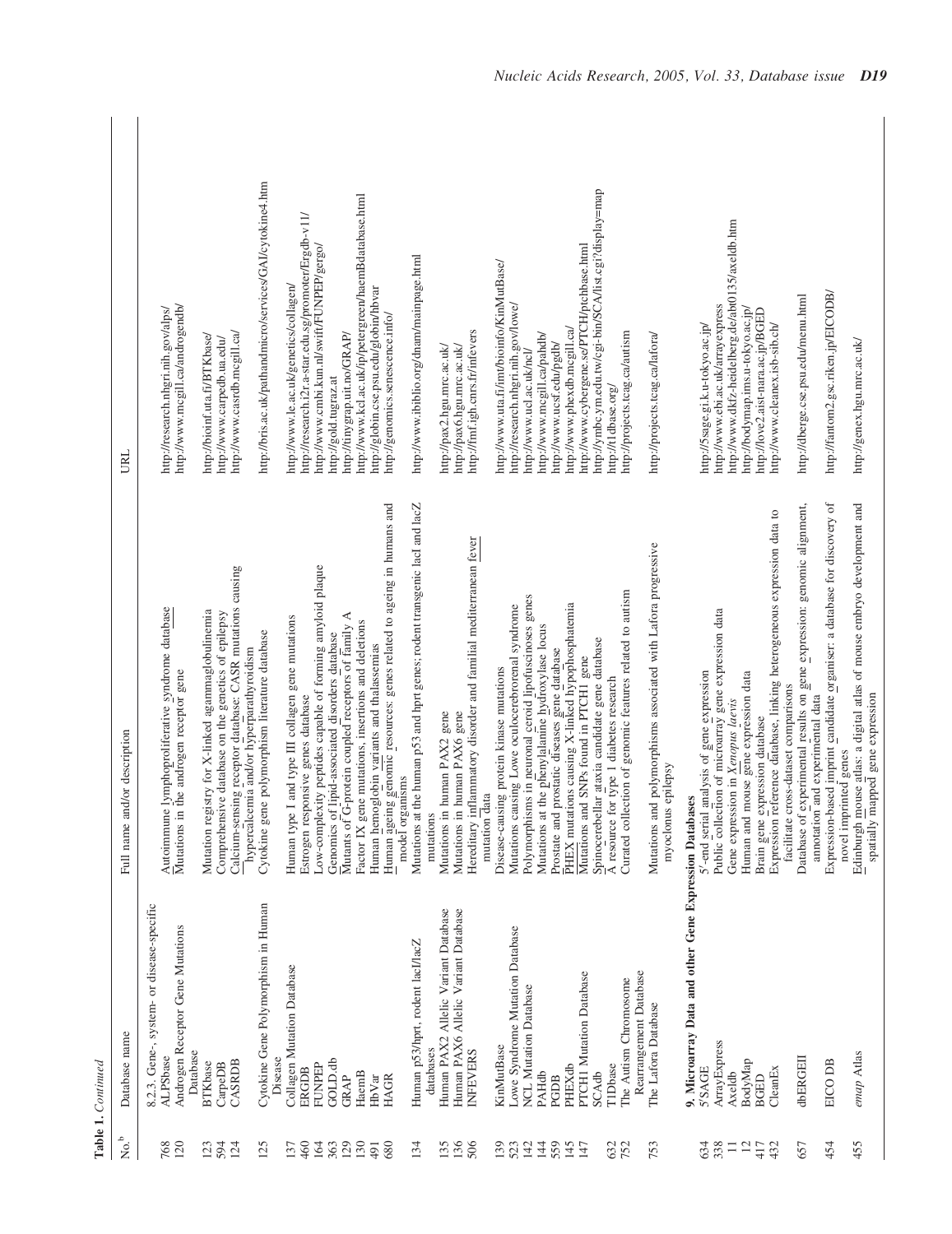|                            | Table 1. Continued                                         |                                                                                                                                      |                                                                                                |
|----------------------------|------------------------------------------------------------|--------------------------------------------------------------------------------------------------------------------------------------|------------------------------------------------------------------------------------------------|
| $\mathrm{No}^{\mathrm{b}}$ | Database name                                              | d/or description<br>Full name an                                                                                                     | URL                                                                                            |
| $\mathbf{13}$              |                                                            |                                                                                                                                      |                                                                                                |
|                            | EPConDB                                                    | Endocrine pancreas consortium database                                                                                               | http://www.cbil.upenn.edu/EPConDB                                                              |
| 110                        | EpoDB                                                      | Genes expressed during human erythropoiesis                                                                                          | http://www.cbil.upenn.edu/EpoDB/                                                               |
| $\overline{1}$             | FlyView                                                    | Drosophila development and genetics                                                                                                  | http://pbio07.uni-muenster.de.                                                                 |
| 326                        | GeneAnnot                                                  | Revised annotation of Affymetrix human gene probe sets                                                                               | http://genecards.weizmann.ac.il/geneannot/                                                     |
| 325                        | GeneNote                                                   | expression profiles in healthy tissues<br>Human genes                                                                                | http://genecards.weizmann.ac.il/genenote/                                                      |
|                            | GenePaint                                                  | Gene expression patterns in the mouse                                                                                                | http://www.genepaint.org/Frameset.html                                                         |
| 676                        | GeneTide                                                   | A transcriptome-focused member of the GeneCards suite                                                                                | http://genecards.weizmann.ac.il/genetide/                                                      |
| 481                        | GeneTrap                                                   | Expression patterns in an embryonic stem library of gene trap insertions                                                             | http://www.cmhd.ca/sub/genetrap.asp                                                            |
| 603                        | GEO                                                        | Gene expression omnibus: gene expression profiles                                                                                    | http://www.ncbi.nlm.nih.gov/geo/                                                               |
| 485                        | GermOnline                                                 | Gene expression in mitotic and meiotic cell cycle                                                                                    | http://www.germonline.org/                                                                     |
| 15                         | GXD                                                        | Mouse gene expression database                                                                                                       | http://www.informatics.jax.org/menus/expression_menu.shtml                                     |
| 681                        | H-ANGEL                                                    | Human anatomic gene expression library                                                                                               | http://www.jbirc.aist.go.jp/hinv/index.jsp                                                     |
| 493                        | HemBase                                                    | Genes expressed in differentiating human erythroid cells                                                                             | http://hembase.niddk.nih.gov/                                                                  |
| 23                         | HugeIndex                                                  | Expression levels of human genes in normal tissues                                                                                   | http://hugeindex.org/                                                                          |
| 778                        | Kidney Development Database<br>LOLA                        | Kidney development and gene expression                                                                                               | http://golgi.ana.ed.ac.uk/kidhome.html<br>http://www.lola.gwu.edu/                             |
|                            |                                                            | List of lists annotated: a comparison of gene sets identified in different<br>experiments<br>microarray                              |                                                                                                |
|                            | MAGEST                                                     | Ascidian (Halocynthia roretzi) gene expression patterns                                                                              | http://www.genome.ad.jp/magest                                                                 |
| $\frac{18}{699}$           | MAMEP                                                      | Molecular anatomy of the mouse embryo project: gene expression data on                                                               | http://mamep.molgen.mpg.de/                                                                    |
|                            |                                                            | mouse embryos                                                                                                                        |                                                                                                |
| 339<br>19                  | MethDB<br>MEPD                                             | Medaka (freshwater fish Oryzias latipes) gene expression pattern database                                                            | http://www.embl.de/mepd/<br>http://www.methdb.de/                                              |
| 537                        | Mouse SAGE                                                 | SAGE libraries from various mouse tissues and cell lines<br>DNA methylation data, patterns and profiles                              | http://mouse.biomed.cas.cz/sage                                                                |
| 541                        | NASCarrays                                                 | Nottingham Arabidopsis Stock Centre microarray database                                                                              | http://affymetrix.arabidopsis.info                                                             |
| 545                        | NetAffx                                                    | Public Affymetrix probesets and annotations                                                                                          | http://www.affymetrix.com/                                                                     |
| 711                        | Osteo-Promoter Database                                    | Genes in osteogenic proliferation and differentiation                                                                                | http://www.opd.tau.ac.il                                                                       |
| 154                        | <b>PEDB</b>                                                | Prostate expression database: ESTs from prostate tissue and cell type-                                                               | http://www.pedb.org/                                                                           |
|                            |                                                            | specific cDNA libraries                                                                                                              |                                                                                                |
| 558                        | PEPR                                                       | Public expression profiling resource: expression profiles in a variety of<br>diseases and conditions                                 | http://microarray.cnmcresearch.org/pgadatatable.asp                                            |
| $\overline{2}1$            | RECODE                                                     | Genes using programmed translational recoding in their expression                                                                    | http://recode.genetics.utah.edu/                                                               |
|                            | RefExA                                                     | Reference database for human gene expression analysis                                                                                | http://www.lsbm.org/db/index_e.html                                                            |
|                            | <b>LEDO</b> r                                              | Rat ovarian gene expression database                                                                                                 | http://web5.mccs.uky.edu/kolab/rogedendo.aspx                                                  |
|                            | SAGEmap                                                    | NCBI's resource for SAGE data from various organisms                                                                                 | http://www.ncbi.nlm.nih.gov/SAGE                                                               |
|                            | SIEGE                                                      | Smoking Induced Epithelial Gene Expression                                                                                           | http://pulm.bumc.bu.edu/siegeDB                                                                |
| 8822824                    | Stanford Microarray Database<br>Tooth Development Database | Raw and normalized data from microarray experiments<br>Gene expression in dental tissue                                              | http://genome-www.stanford.edu/microarray<br>http://bite-it.helsinki.fi/                       |
|                            | 10. Proteomics Resources                                   |                                                                                                                                      |                                                                                                |
| 606                        | 2D-PAGE                                                    | Proteome database system for microbial research                                                                                      | http://www.mpiib-berlin.mpg.de/2D-PAGE                                                         |
| 222<br>731                 | DynaProt <sub>2D</sub>                                     | Proteome database of Lactococcus lactis                                                                                              | http://www.wzw.tum.de/proteomik/lactis/                                                        |
|                            | GelBank                                                    | 2D gel electrophoresis patterns of proteins from complete microbial<br>genomes                                                       | http://gelbank.anl.gov/                                                                        |
| 710                        | Open Proteomics Database                                   | Mass-spectrometry-based proteomics data for human, yeast, E.coli and                                                                 | http://bioinformatics.icmb.utexas.edu/OPD/                                                     |
|                            |                                                            | Mycobacterium                                                                                                                        |                                                                                                |
| 377<br>281                 | RESID<br>PEP                                               | Predictions for entire proteomes: summarized analyses of protein sequences<br>Pre-, co- and post-translational protein modifications | http://www-nbrf.georgetown.edu/pirwww/dbinfo/resid.html<br>http://cubic.bioc.columbia.edu/pep/ |
| 225                        | SWISS-2DPAGE                                               | Annotated 2D gel electrophoresis database                                                                                            | http://www.expasy.org/ch2d/                                                                    |
|                            | 11. Other Molecular Biology Databases                      |                                                                                                                                      |                                                                                                |
| 407                        | 11.1. Drugs and drug design<br>ANTIMIC                     | Database of natural antimicrobial peptides                                                                                           |                                                                                                |
| 781                        | AOBase                                                     | Antisense oligonucleotide selection and design                                                                                       | http://research.i2r.a-star.edu.sg/Templar/DB/ANTIMIC/<br>http://www.bio-inf.net/aobase/        |
| 408                        | <b>APD</b>                                                 | 1 peptide database<br>Antimicrobial                                                                                                  | http://aps.unmc.edu/AP/main.php                                                                |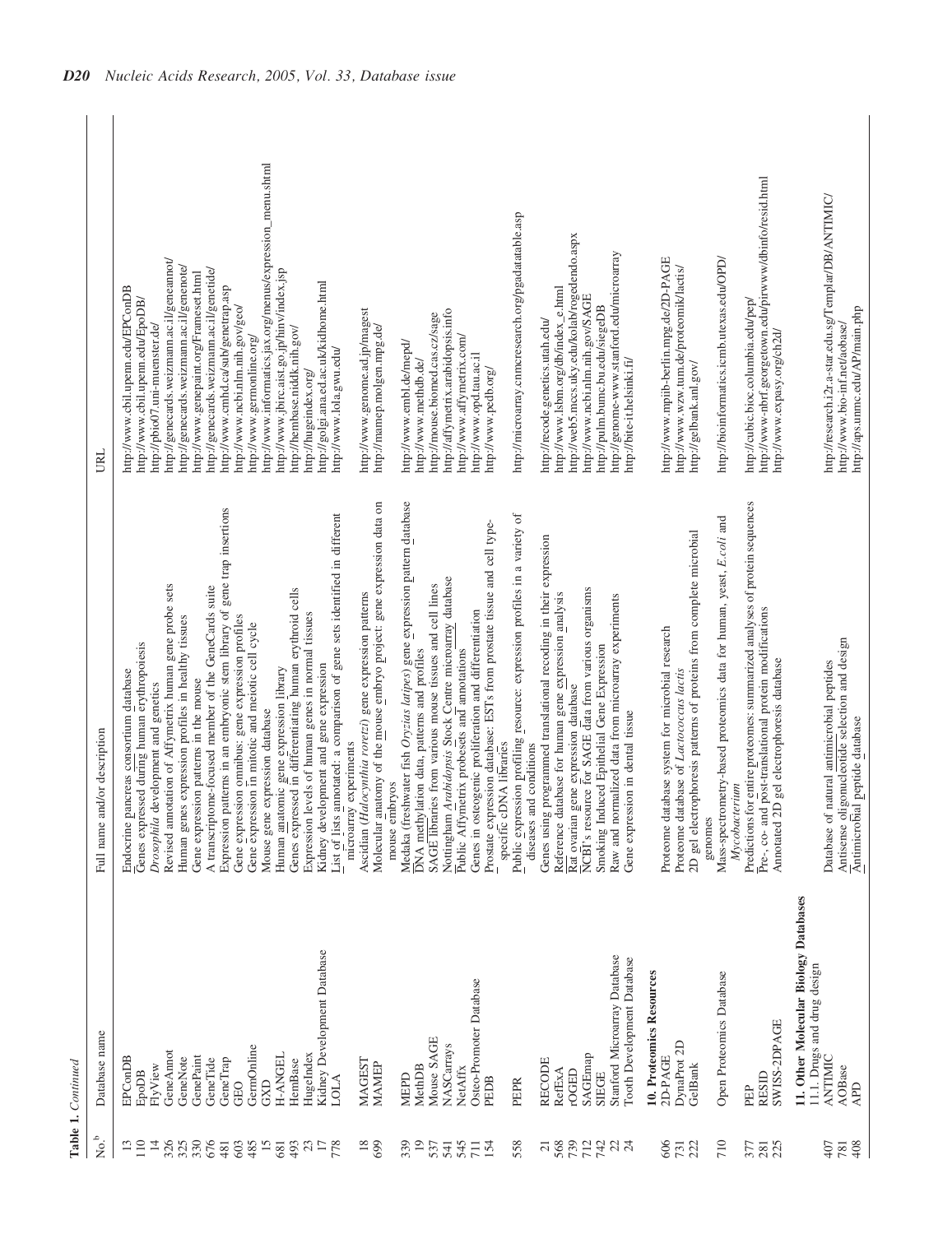|                                                                                           | Table 1. Continued                                                                                                                                                                                 |                                                                                                                                                                                                                                                                                                                                                                                                                                                                                                                                                                                                                  |                                                                                                                                                                                                                                                                                                                                                                                                                                                                                                                                   |
|-------------------------------------------------------------------------------------------|----------------------------------------------------------------------------------------------------------------------------------------------------------------------------------------------------|------------------------------------------------------------------------------------------------------------------------------------------------------------------------------------------------------------------------------------------------------------------------------------------------------------------------------------------------------------------------------------------------------------------------------------------------------------------------------------------------------------------------------------------------------------------------------------------------------------------|-----------------------------------------------------------------------------------------------------------------------------------------------------------------------------------------------------------------------------------------------------------------------------------------------------------------------------------------------------------------------------------------------------------------------------------------------------------------------------------------------------------------------------------|
| $\mathrm{No}^{\mathrm{b}}$                                                                | Database name                                                                                                                                                                                      | Full name and/or description                                                                                                                                                                                                                                                                                                                                                                                                                                                                                                                                                                                     | B                                                                                                                                                                                                                                                                                                                                                                                                                                                                                                                                 |
| 423                                                                                       | BSD                                                                                                                                                                                                | Biodegradative strain database: microorganisms that can degrade aromatic<br>and other organic compounds                                                                                                                                                                                                                                                                                                                                                                                                                                                                                                          | http://bsd.cme.msu.edu/                                                                                                                                                                                                                                                                                                                                                                                                                                                                                                           |
| 186<br>443<br>701                                                                         | MetaRouter<br>PharmGKB<br>Peptaibol<br>DART                                                                                                                                                        | Pharmacogenomics knowledge base: effect of genetic variation on drug<br>Compounds and pathways related to bioremediation<br>Peptaibol (antibiotic peptide) sequences<br>reaction target database<br>Drug adverse                                                                                                                                                                                                                                                                                                                                                                                                 | http://www.cryst.bbk.ac.uk/peptaibol/welcome.html<br>http://xin.cz3.nus.edu.sg/group/drt/dart.asp<br>http://pdg.cnb.uam.es/MetaRouter/<br>http://www.pharmgkb.org/                                                                                                                                                                                                                                                                                                                                                                |
| 315                                                                                       | TTD                                                                                                                                                                                                | Therapeutic target database<br>responses                                                                                                                                                                                                                                                                                                                                                                                                                                                                                                                                                                         | http://xin.cz3.nus.edu.sg/group/cjttd/ttd.asp                                                                                                                                                                                                                                                                                                                                                                                                                                                                                     |
| 728<br>505<br>296<br>390                                                                  | MGT/PRIMER-DB<br>11.2. Probes<br>PrimerPCR<br>probeBase<br>MPDB                                                                                                                                    | rRNA-targeted oligonucleotide probe sequences, DNA microarray layouts<br>Synthetic oligonucleotides useful as primers or probes<br>PCR primers for eukaryotic and prokaryotic genes<br>Immunogenetics oligonucleotide primer database                                                                                                                                                                                                                                                                                                                                                                            | http://imgt3d.igh.cnrs.fr/PrimerDB/Query_PrDB.pl<br>http://www.biotech.ist.unige.it/interlab/mpdb.html<br>http://www.microbial-ecology.net/probebase<br>http://bioinfo.ebc.ee/PrimerStudio/                                                                                                                                                                                                                                                                                                                                       |
| 736<br>356                                                                                | <b>RTPrimerDB</b><br><b>OPPD</b>                                                                                                                                                                   | Quantitative PCR Primer Database for human and mouse<br>Real-time PCR primer and probe sequences<br>and associated information                                                                                                                                                                                                                                                                                                                                                                                                                                                                                   | http://web.ncifcrf.gov/rtp/GEL/primerdb/default.asp<br>http://medgen.ugent.be/rtprimerdb/                                                                                                                                                                                                                                                                                                                                                                                                                                         |
| 298                                                                                       | 11.3. Unclassified databases<br>BioImage<br>PubMed                                                                                                                                                 | Database of multidimensional biological images<br>abstracts of biomedical literature<br>Citations and                                                                                                                                                                                                                                                                                                                                                                                                                                                                                                            | http://www.bioimage.org/<br>http://pubmed.gov/                                                                                                                                                                                                                                                                                                                                                                                                                                                                                    |
| 722<br>74<br>547<br>601                                                                   | 12. Organelle Databases<br>Organelle genomes<br>Organelle DB<br><b>GOBASE</b><br>PLprot<br><b>OGRe</b>                                                                                             | Arabidopsis thaliana chloroplast protein database<br>Organelle proteins and subcellular structures<br>NCBI's organelle genome resource<br>Organelle genome retrieval system<br>Organelle genome database                                                                                                                                                                                                                                                                                                                                                                                                         | http://www.ncbi.nlm.nih.gov/genomes/ORGANELLES/organelles.html<br>http://www.pb.ipw.biol.ethz.ch/proteomics<br>http://megasun.bch.umontreal.ca/gobase/<br>http://organelledb.lsi.umich.edu/<br>http://ogre.mcmaster.ca/                                                                                                                                                                                                                                                                                                           |
| 83<br>226<br>$2\,8\,8$<br>637<br>686<br>$38$<br>$\mathcal{L}$<br>531<br>532<br>538<br>241 | 12.1. Mitochondrial Genes and Proteins<br>Mitochondriome<br>MitoProteome<br>MitoDrome<br>PLMItRNA<br>MitoMap<br>MitoNuc<br>HvrBase<br><b>AMPDB</b><br>MITOP2<br>MitoDat<br>MPIMP<br>MitoPD<br>HMPD | Experimentally described human mitochondrial proteins<br>ed mitochondrial proteins of Drosophila<br>Primate mitochondrial DNA control region sequences<br>protein import machinery of plants<br>coding for mitochondrial proteins<br>proteins (predominantly human)<br>Arabidopsis mitochondrial protein database<br>proteins, genes and diseases<br>Human mitochondrial protein database<br>Yeast mitochondrial protein database<br>Metazoan mitochondrial genes<br>Human mitochondrial genome<br>Plant mitochondrial tRNA<br>Mitochondrial<br>Nuclear-encod<br>Nuclear genes<br>Mitochondrial<br>Mitochondrial | http://bioinfo.nist.gov:8080/examples/servlets/index.html<br>http://millar3.biochem.uwa.edu.au/~lister/index.html<br>http://www.mitoz.bcs.uwa.edu.au/AMPDB/<br>http://www.ba.itb.cnr.it/mitochondriome<br>http://bighost.area.ba.cm.it/PLMItRNA/<br>http://www2.ba.itb.cnr.it/MitoDrome/<br>http://www-lecb.ncifcrf.gov/mitoDat/<br>http://www2.ba.itb.cnr.it/MitoNuc/<br>http://ihg.gsf.de/mitop2/start.jsp<br>http://bmerc-www.bu.edu/mito<br>http://www.mitoproteome.org<br>http://www.mitomap.org/<br>http://www.hvrbase.org/ |
| $\frac{128}{351}$<br>599<br>624<br>$67\,$<br>607<br>581<br>$\overline{81}$                | 13.1. General plant databases<br>13. Plant Databases<br>GénoPlante-Info<br>openSputnik<br>FLAGdb++<br>GrainGenes<br><b>Barley</b> Base<br>Gramene<br>CR-EST<br>CropNet<br>Mendel                   | Genes and phenotypes of wheat, barley, rye, triticale, oats<br>Plant genomic data from the Génoplante consortium<br>Plant EST clustering and functional annotation<br>A resource for comparative grass genomics<br>Crop ESTs: barley, pea, wheat and potato<br>Integrative database about plant genomes<br>Expression profiling of plant genomes<br>Genome mapping in crop plants<br>Annotated plant ESTs and STSs                                                                                                                                                                                               | http://wheat.pw.usda.gov or http://www.graingenes.org<br>http://genoplante-info.infobiogen.fr/FLAGdb/<br>http://pgrc.ipk-gatersleben.de/cr-est/<br>http://genoplante-info.infobiogen.fr/<br>http://www.barleybase.org/<br>http://www.mendel.ac.uk/<br>http://www.gramene.org/<br>http://sputnik.btk.fi<br>http://ukcrop.net/                                                                                                                                                                                                      |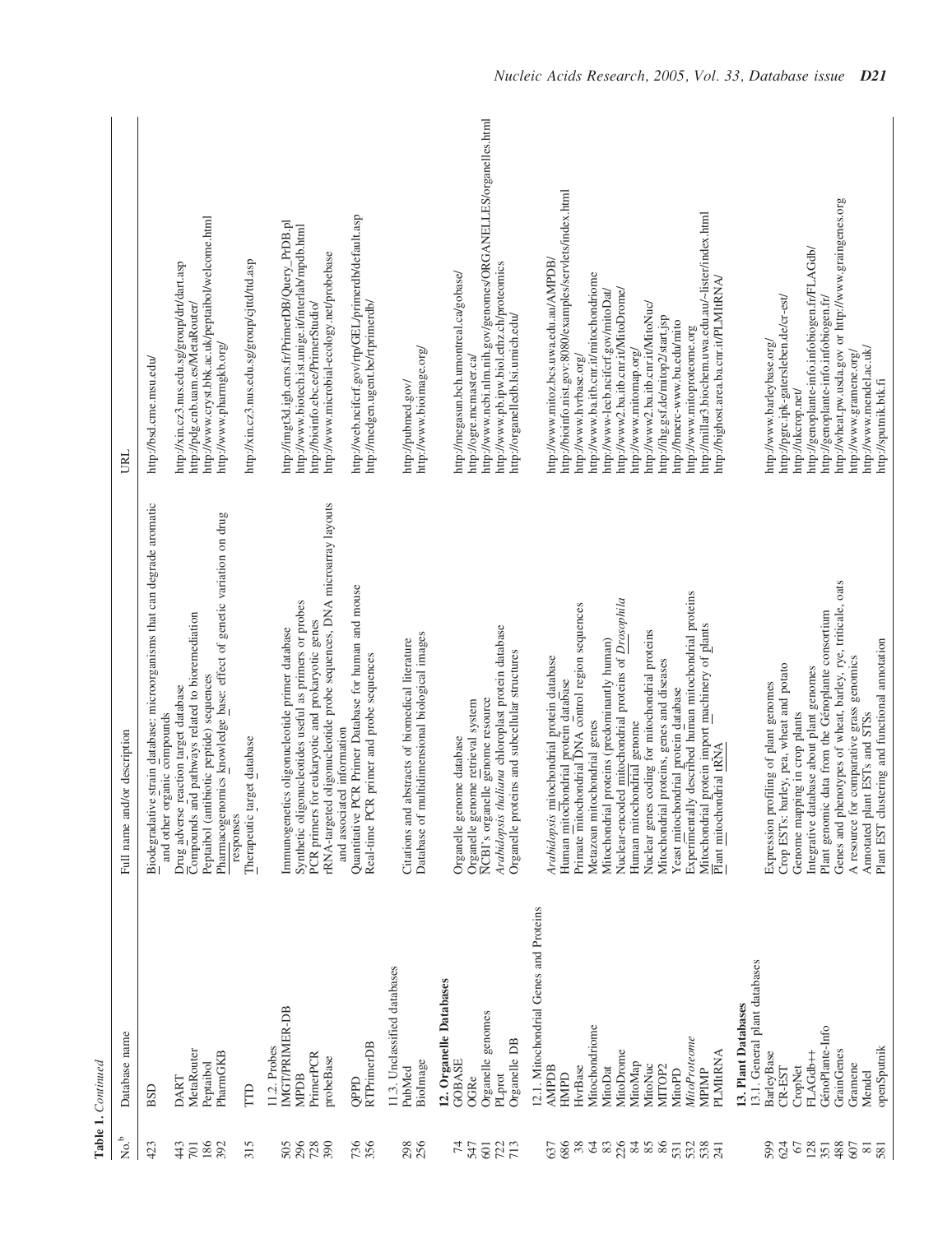| $\mathrm{No}^{\mathrm{b}}$                                | Database name<br>Table 1. Continued                                                                                                                                | Full name and/or description                                                                                                                                                                                                                                                                                                                                          | e                                                                                                                                                                                                                                                                                                                                                                                                                                                    |
|-----------------------------------------------------------|--------------------------------------------------------------------------------------------------------------------------------------------------------------------|-----------------------------------------------------------------------------------------------------------------------------------------------------------------------------------------------------------------------------------------------------------------------------------------------------------------------------------------------------------------------|------------------------------------------------------------------------------------------------------------------------------------------------------------------------------------------------------------------------------------------------------------------------------------------------------------------------------------------------------------------------------------------------------------------------------------------------------|
| 355<br>189<br>560<br>588<br>721<br>371<br>313             | TIGR plant repeat database<br>PlantsP/PlantsT<br>TropGENE DB<br>PlantMarkers<br>PLANT-PIs<br>PlantGDB<br>PhytoProt                                                 | Plant proteins involved in phosphorylation and transport<br>Plant genome database: actively transcribed plant genes<br>of predicted molecular markers from plants<br>Classification of repetitive sequences in plant genomes<br>Genes and genomes of sugarcane, banana, cocoa<br>predicted) plant proteins<br>Plant protease inhibitors<br>A database<br>Clusters of  | http://genoplante-info.infobiogen.fr/phytoprot<br>http://www.tigr.org/tdb/e2k1/plant.repeats<br>http://bighost.area.ba.cnr.it/PLANT-PIs<br>http://tropgenedb.cirad.fr/<br>http://www.plantgdb.org/<br>http://plantsp.sdsc.edu/<br>http://markers.btk.fi/                                                                                                                                                                                             |
| 636<br>618<br>780                                         | 13.2. Arabidopsis thaliana<br>Arabidopsis MPSS<br><b>AGRIS</b><br><b>AGNS</b>                                                                                      | GeneNet supplementary: gene expression and phenotypes of<br>gene regulatory information server: promoters, transcription<br>factors and their target genes<br>nd transgens<br>Arabidopsis<br>mutants a<br>Arabidopsis<br>Arabidopsis                                                                                                                                  | http://emj-pc.ics.uci.edu/mgs/dbases/agns<br>http://arabidopsis.med.ohio-state.edu/                                                                                                                                                                                                                                                                                                                                                                  |
| 638<br>640<br>412<br>765                                  | Arabidopsis Nucleolar Protein Database<br><b>ARAMEMNON</b><br>AthaMap<br>ASRP                                                                                      | Comparative analysis of human and Arabidopsis nucleolar proteomes<br>gene expression detected by massively parallel signature<br>Genome-wide map of putative transcription factor binding sites in<br>Arabidopsis thaliana membrane proteins and transporters<br>Arabidopsis thaliana small RNA project<br>ōΰ<br>sequencin                                            | http://bioinf.scri.sari.ac.uk/cgi-bin/atnopdb/proteome_comparison<br>http://aramemnon.botanik.uni-koeln.de/<br>http://cgrb.orst.edu/smallRNA/db/<br>http://www.athamap.de/<br>http://mpss.udel.edu/at/                                                                                                                                                                                                                                               |
| 656<br>672<br>675<br>738<br>527<br>427                    | GeneFarm<br>CATMA<br>RARGE<br><b>MAIDB</b><br>GabiPD<br>DATF                                                                                                       | RIKEN Arabidopsis genome encyclopedia: cDNAs, mutants and<br>Expert annotation of Arabidopsis gene and protein families<br>Central database of the German Plant Genome Project<br>Complete Arabidopsis transcriptome microarray<br>Arabidopsis transcription factors<br>MIPS Arabidopsis thaliana database<br>Arabidopsis thaliana<br>microarray data<br>Database of  | http://genoplante-info.infobiogen.fr/Genefarm/<br>http://mips.gsf.de/proj/thal/db<br>http://datf.cbi.pku.edu.cn/<br>http://rarge.gsc.riken.jp/<br>http://www.catma.org<br>http://gabi.rzpd.de/                                                                                                                                                                                                                                                       |
| 578<br>97<br>627                                          | SeedGenes<br>13.3. Rice<br>WAIDB<br><b>TAIR</b>                                                                                                                    | Wageningen Arabidopsis thaliana database: mutants, transgenic lines and<br>Genes essential for Arabidopsis development<br>The Arabidopsis information resource<br>natural variants                                                                                                                                                                                    | http://www.arabidopsis.org/<br>http://www.seedgenes.org/<br>http://www.watdb.nl/                                                                                                                                                                                                                                                                                                                                                                     |
| 79<br>353<br>536<br>90<br>628<br>336<br>569<br>418<br>737 | Oryza Tag Line database<br>Rice proteome database<br>Rice PIPELINE<br>RiceGAAS<br>Oryzabase<br><b>BGI-RISe</b><br><b>MOsDB</b><br><b>RAD</b><br><b>IRIS</b><br>INE | Beijing genomics institute rice information system<br>Rice genome automated annotation system<br>International rice information system<br>Unification tool for rice databases<br>T-DNA insertion mutants of rice<br>Integrated rice genome explorer<br>MIPS Oryza sativa database<br>Rice genetics and genomics<br>Rice annotation database<br>Rice proteome database | http://golgi.gs.dna.affrc.go.jp/SY-1102/rad/index.html<br>http://genoplante-info.infobiogen.fr/OryzaTagLine/<br>http://gene64.dna.affrc.go.jp/RPD/main_en.html<br>http://mips.gsf.de/proj/plant/jsf/rice/index.jsp<br>http://www.shigen.nig.ac.jp/rice/oryzabase/<br>http://rgp.dna.affrc.go.jp/giot/INE.html<br>http://cdna01.dna.affrc.go.jp/PIPE<br>http://ricegaas.dna.affrc.go.jp/<br>http://rise.genomics.org.cn/<br>http://www.iris.irri.org/ |
| 526<br>620<br>610<br>539<br>80<br>766                     | LIS (formerly MGI)<br>13.4. Other plants<br>Brassica ASTRA<br>MaizeGDB<br>PoMaMo<br>SGMD<br><b>MtDB</b>                                                            | Legume information server (formerly Medicago genome initiative): ESTs,<br>Potato Maps and More: Potato genome data<br>Soybean genomics and microarray database<br>for Brassica genomic research<br>Maize genetics and genomics database<br>Medicago trunculata genome database<br>gene expression and proteomic data<br>A database                                    | http://hornbill.cspp.latrobe.edu.au/cgi-binpub/index.pl<br>http://psi081.ba.ars.usda.gov/SGMD/default.htm<br>http://www.comparative-legumes.org/<br>https://gabi.rzpd.de/PoMaMo.html<br>http://www.medicago.org/MtDB<br>http://www.maizegdb.org/                                                                                                                                                                                                     |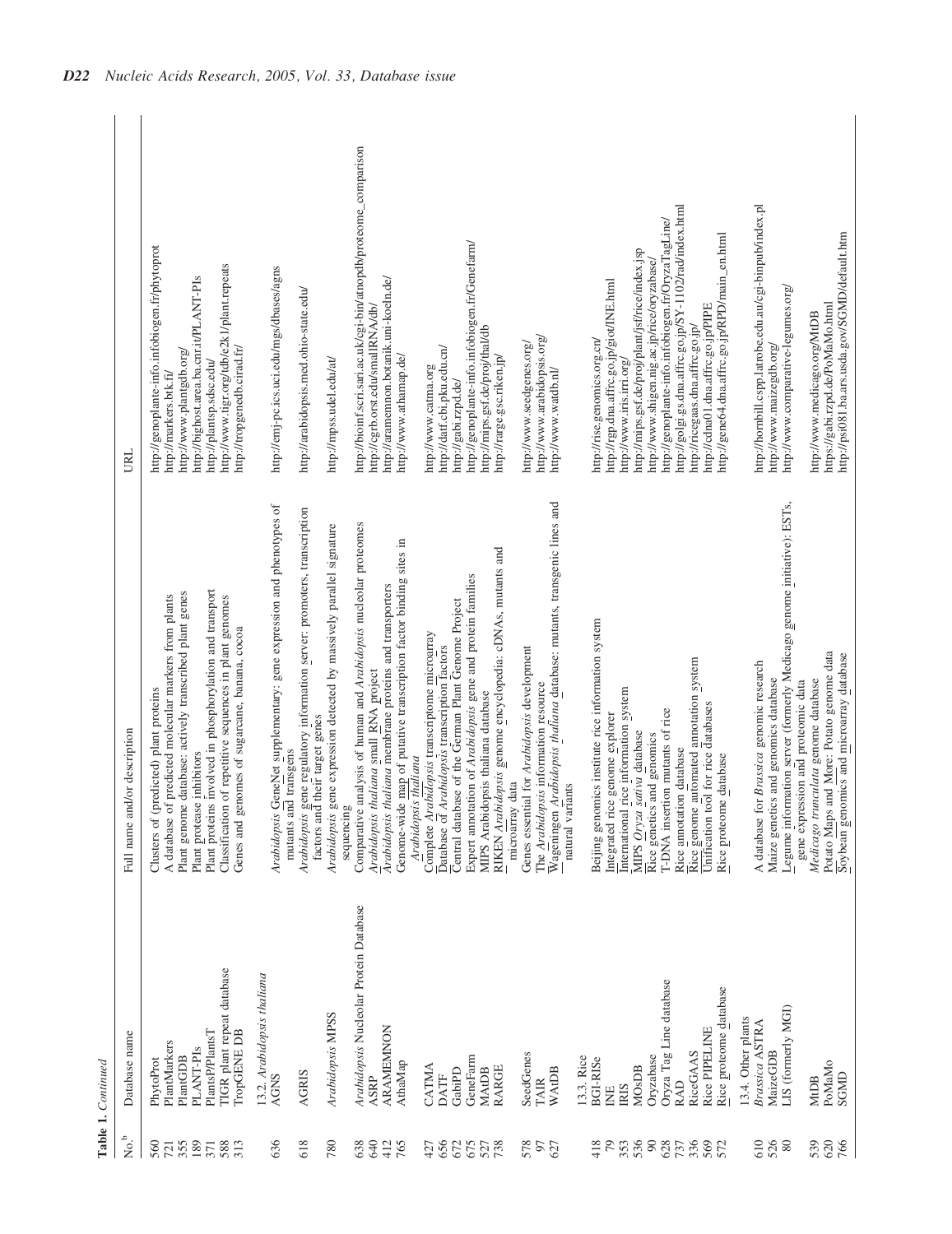|                 | <b>Table 1.</b> Continued           |                                                                                                                                                                                                                         |                                                        |
|-----------------|-------------------------------------|-------------------------------------------------------------------------------------------------------------------------------------------------------------------------------------------------------------------------|--------------------------------------------------------|
| Na <sup>b</sup> | Database name                       | Full name and/or description                                                                                                                                                                                            | URL                                                    |
|                 | 14. Immunological Databases         |                                                                                                                                                                                                                         |                                                        |
| 642             | BCIpep                              | A database of B-cell epitopes                                                                                                                                                                                           | http://bioinformatics.uams.edu/mirror/bcipep/          |
| 604             | dbMHC                               | clinical database of the human MHC<br>Genetic and                                                                                                                                                                       | http://www.ncbi.nlm.nih.gov/mhc/                       |
| 150             | FIMM                                | Functional molecular immunology data                                                                                                                                                                                    | http://research.i2r.a-star.edu.sg/fimm                 |
| 682             | Haptendb                            | Curated database of hapten molecules                                                                                                                                                                                    | http://www.imtech.res.in/raghava/haptendb/             |
| 779             | <b>HLA Ligand/Motif</b>             | A database and search tool for HLA sequences                                                                                                                                                                            | http://hlaligand.ouhsc.edu/                            |
|                 | L2Rgbase                            | X-linked severe combined immunodeficiency mutations                                                                                                                                                                     | http://research.nhgri.nih.gov/scid/                    |
| 172             | <b>IMGT</b>                         | International immunogenetics information system: immunoglobulins, T cell<br>MHC and RPI<br>receptors.                                                                                                                   | http://imgt.cines.fr/                                  |
| 503             | <b>IMGT/Gene-DB</b>                 | Vertebrate immunoglobulin and T cell receptor genes                                                                                                                                                                     | http://imgt.cines.fr/cgi-bin/GENElect.jv               |
| 173             | MGT/HLA                             | Polymorphism of human MHC and related genes                                                                                                                                                                             | http://www.ebi.ac.uk/imgt/hla/                         |
| 504             | <b>IMGT/LIGM-DB</b>                 | Immunoglobulin, T cell receptor and MHC nucleotide sequences from<br>human and other vertebrates                                                                                                                        | http://imgt.cines.fr/cgi-bin/IMGTlect.jv               |
|                 |                                     |                                                                                                                                                                                                                         |                                                        |
|                 | Interferon Stimulated Gene Database | Genes induced by treatment with interferons                                                                                                                                                                             | http://www.lerner.ccf.org/labs/williams/xchip-html.cgi |
| 692             | PD-ESTDAB                           | Immunologically characterized melanoma cell lines                                                                                                                                                                       | http://www.ebi.ac.uk/ipd/estdab/                       |
| 693             | PD-HPA                              | Immuno polymorphism of human platelet antigens                                                                                                                                                                          | http://www.ebi.ac.uk/ipd/hpa/                          |
| 694             | PD-KIR                              | Immuno polymorphism of killer-cell Ig-like receptors                                                                                                                                                                    | http://www.ebi.ac.uk/ipd/kir/                          |
| 691             | PD-MHC                              | Sequences of the major histocompatibility complex                                                                                                                                                                       | http://www.ebi.ac.uk/ipd/mhc/                          |
| 361             | JenPep                              | Quantitative binding data for immunological protein-peptide interactions                                                                                                                                                | http://www.jenner.ac.uk/Jenpep                         |
| 702             | <b>MHCBN</b>                        | A database of MHC binding and non-binding peptides                                                                                                                                                                      | http://www.imtech.res.in/raghava/mhcbn/                |
| 181             | <b>MHCPEP</b>                       | MHC-binding peptides                                                                                                                                                                                                    | http://wehih.wehi.edu.au/mhcpep/                       |
| 107             | <b>MPID</b>                         | MHC-peptide interaction database                                                                                                                                                                                        | http://surya.bic.nus.edu.sg/mpid                       |
| 621             | VBASE2                              | Variable genes from the Ig loci of human and mouse                                                                                                                                                                      | http://www.vbase2.org                                  |
|                 |                                     | angular alterations are the list only once, often in a category that was arbitrarily chosen among two or three appropriate ones. In the online version of this list at the NAR website (http://nar.oupjournals.org/), a |                                                        |

Learn unanolates as shown in the list of the online list; can be used to view the database summary, e.g. http://www3.oup.co.uk/nar/database/summary/l shows the summary for DDBI.<br><sup>B</sup>Accession number of the database in the database can be listed under two categories.  $\frac{1}{6}$ 

bAccession number of the database in the online list; can be used to view the database summary, e.g. <http://>www3.oup.co.uk/nar/database/summary/1 shows the summary for DDBJ.